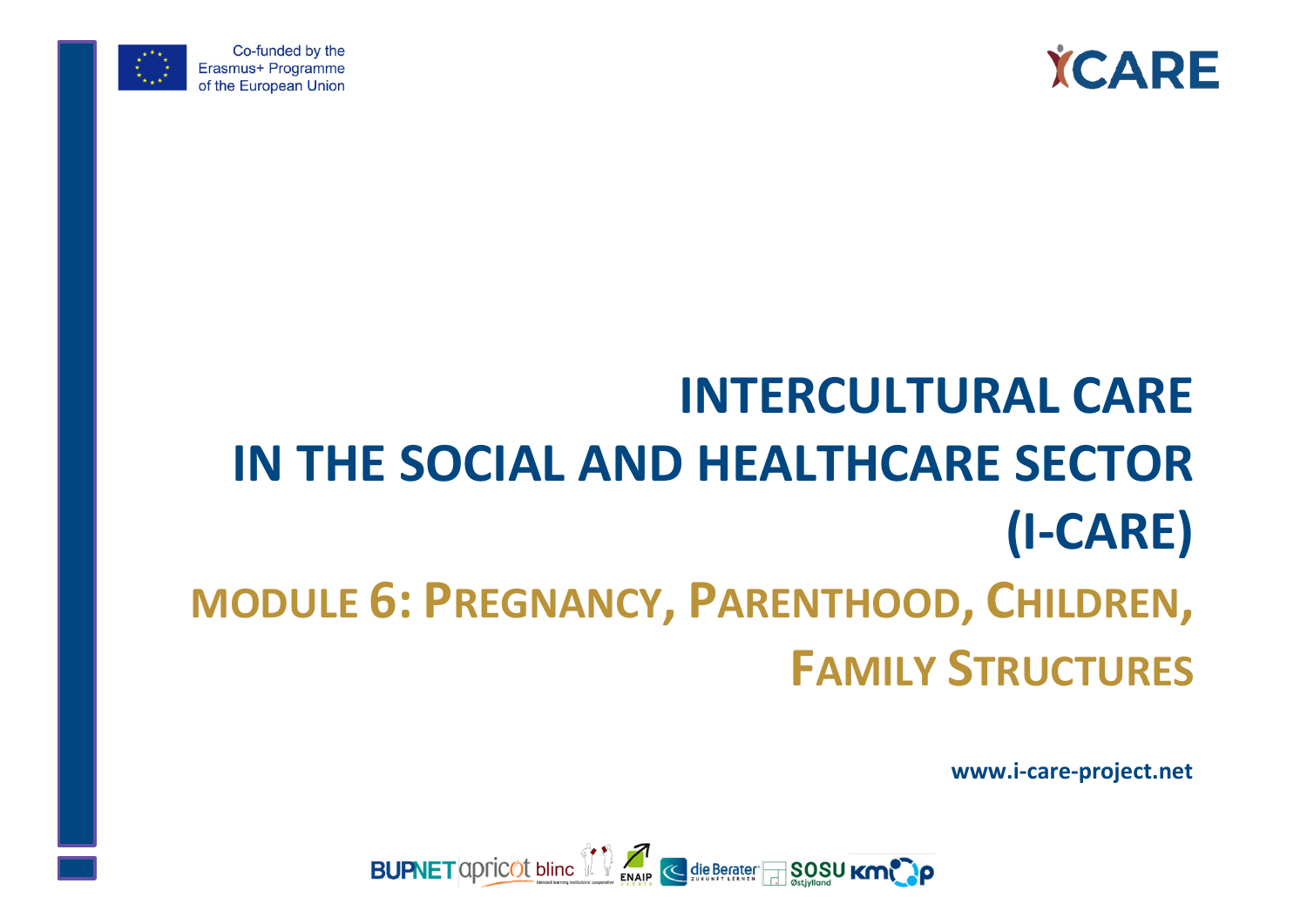



#### **Project Information**

| Project title:       | INTERCULTURAL CARE IN THE SOCIAL AND HEALTHCARE SECTOR (I-CARE)             |
|----------------------|-----------------------------------------------------------------------------|
| Project number:      | 2019-1-UK01-KA202-061433                                                    |
| Sub-programme or KA: | Key Action 2: Cooperation for innovation and the exchange of good practices |
| Authoring partner:   | <b>Blinc and BUPNET</b>                                                     |
| Date of preparation: | June 2021                                                                   |



This work is licensed under the Creative Commons Attribution-NonCommercial-ShareAlike 4.0 License @ 2021 by I-CARE Consortium

The European Commission support for the production of this publication does not constitute endorsement of the contents which reflects the views only of the authors, and the Commission cannot be held responsible for any use which may be made of the information contained therein.

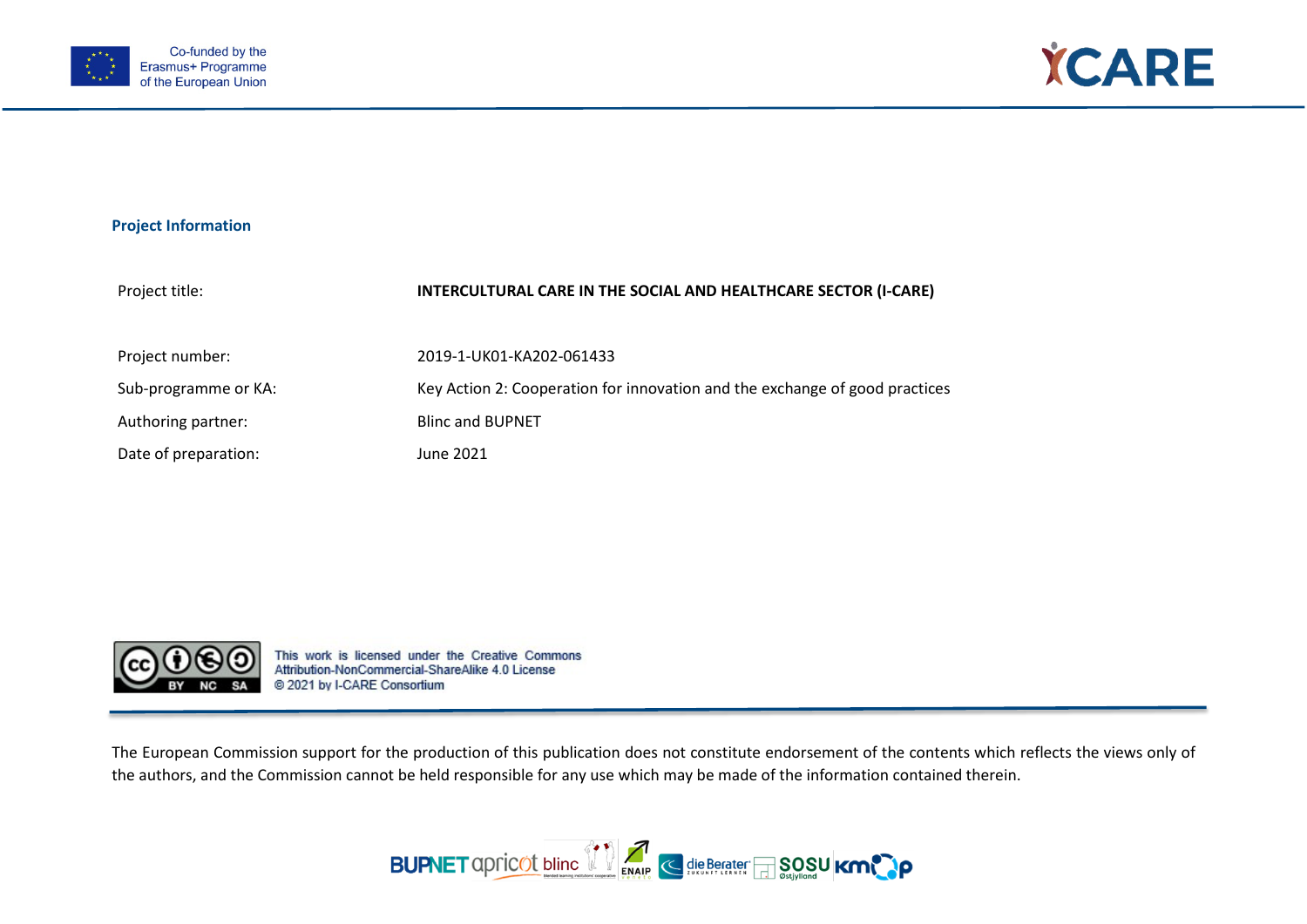



| $\small \textsf{Introduction} \,\, \ldots \,\, \ldots \,\, \ldots \,\, \ldots \,\, \ldots \,\, \ldots \,\, \ldots \,\, \ldots \,\, \ldots \,\, \ldots \,\, \ldots \,\, \ldots \,\, \ldots \,\, \ldots \,\, \ldots \,\, \ldots \,\, \ldots \,\, \ldots \,\, \ldots \,\, \ldots \,\, \ldots \,\, \ldots \,\, \ldots \,\, \ldots \,\, \ldots \,\, \ldots \,\, \ldots \,\, \ldots \,\, \ldots \,\, \ldots \,\, \ldots \,\, \ldots \,\, \ldots \,\, \ldots \,\, \ldots \,\$ |  |
|------------------------------------------------------------------------------------------------------------------------------------------------------------------------------------------------------------------------------------------------------------------------------------------------------------------------------------------------------------------------------------------------------------------------------------------------------------------------|--|
|                                                                                                                                                                                                                                                                                                                                                                                                                                                                        |  |
|                                                                                                                                                                                                                                                                                                                                                                                                                                                                        |  |
|                                                                                                                                                                                                                                                                                                                                                                                                                                                                        |  |
|                                                                                                                                                                                                                                                                                                                                                                                                                                                                        |  |
|                                                                                                                                                                                                                                                                                                                                                                                                                                                                        |  |
|                                                                                                                                                                                                                                                                                                                                                                                                                                                                        |  |
|                                                                                                                                                                                                                                                                                                                                                                                                                                                                        |  |
|                                                                                                                                                                                                                                                                                                                                                                                                                                                                        |  |
|                                                                                                                                                                                                                                                                                                                                                                                                                                                                        |  |
|                                                                                                                                                                                                                                                                                                                                                                                                                                                                        |  |

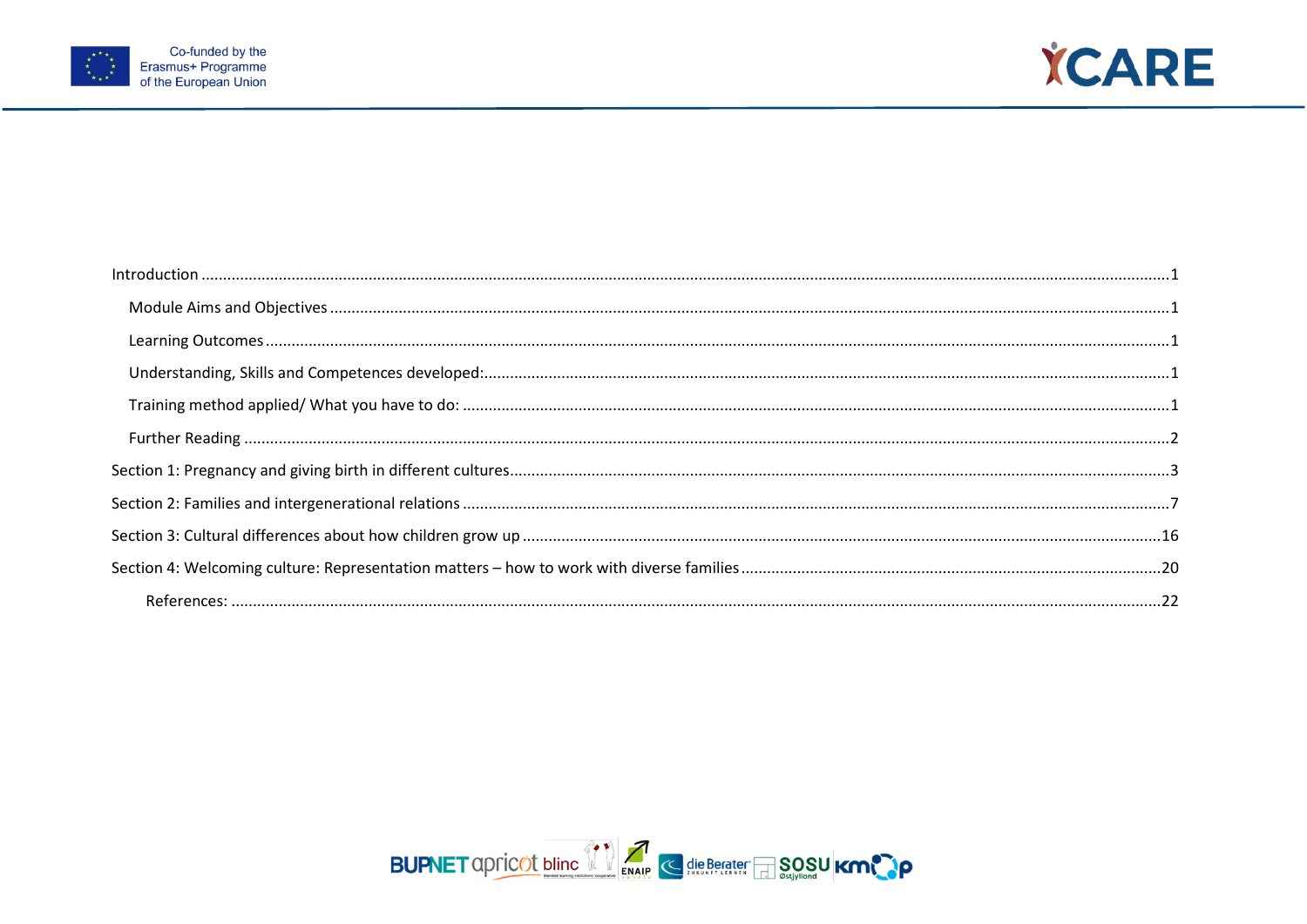

<span id="page-3-1"></span>

# <span id="page-3-0"></span>**Introduction**

This module aims at developing skills to work with diverse families across cultures. There are different cultural approaches to 'what a family is' and to what is 'good parenting'. This module enables you to think about this from different cultural perspectives. It covers aspects of pregnancy, giving birth and the different approaches to childhood. It also explores culturally different views of what is good parenting, and how children grow up in diverse family settings and what this means to social and health care professionals when working with these families.

#### **Module Aims and Objectives**

The purpose of this module is for learners to:

- Get to know cultural differences around the topics of pregnancy, parenthood, childhood and family structures
- **EXTERN** Learn how to give support in a culturally sensitive way to (expecting) parents, children, and families

#### <span id="page-3-2"></span>**Learning Outcomes**

#### **After studying this module, you will be able to:**

- Work with (expecting) parents, children, and families in a culturally sensitive way
- **Support inclusion of diverse families**
- Understand the dynamics of violence within families across cultures
- **Avoid cultural bias**

#### <span id="page-3-3"></span>**Understanding, Skills and Competences developed:**

<span id="page-3-4"></span>Intercultural competence and Communication competence

### **Training method applied/ What you have to do:**

This module is available as e-learning and can be taught in a classroom or on a virtual platform. It consists of:

- **Reading background information on the subject of the module.**
- Self-reflection and group work activities
- A case study on a good practice example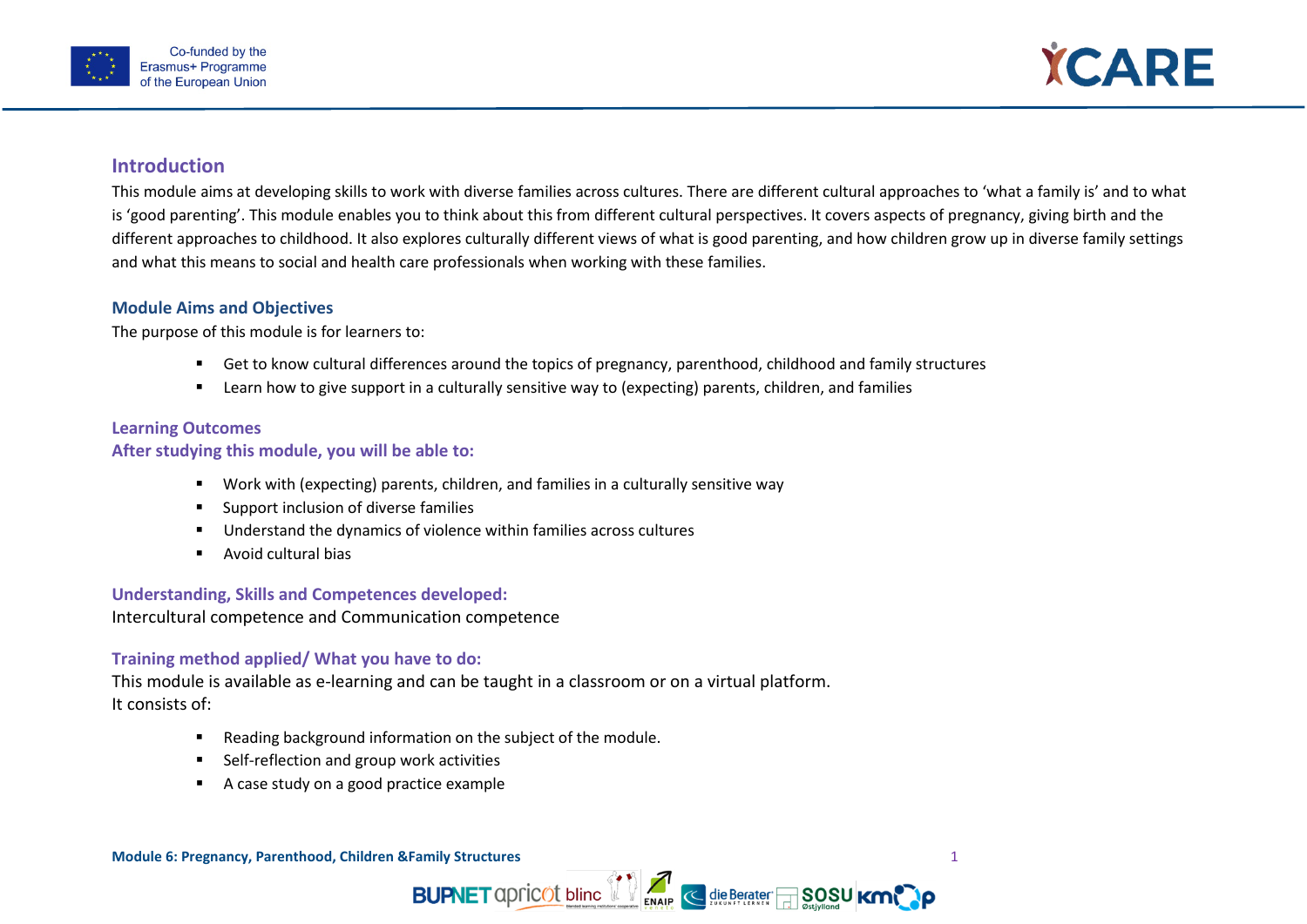



### <span id="page-4-0"></span>**Further Reading**

<span id="page-4-1"></span>You will also find a range of supporting resource materials for further information, available in the **I-CARE Toolbox** and on the **I-CARE App.**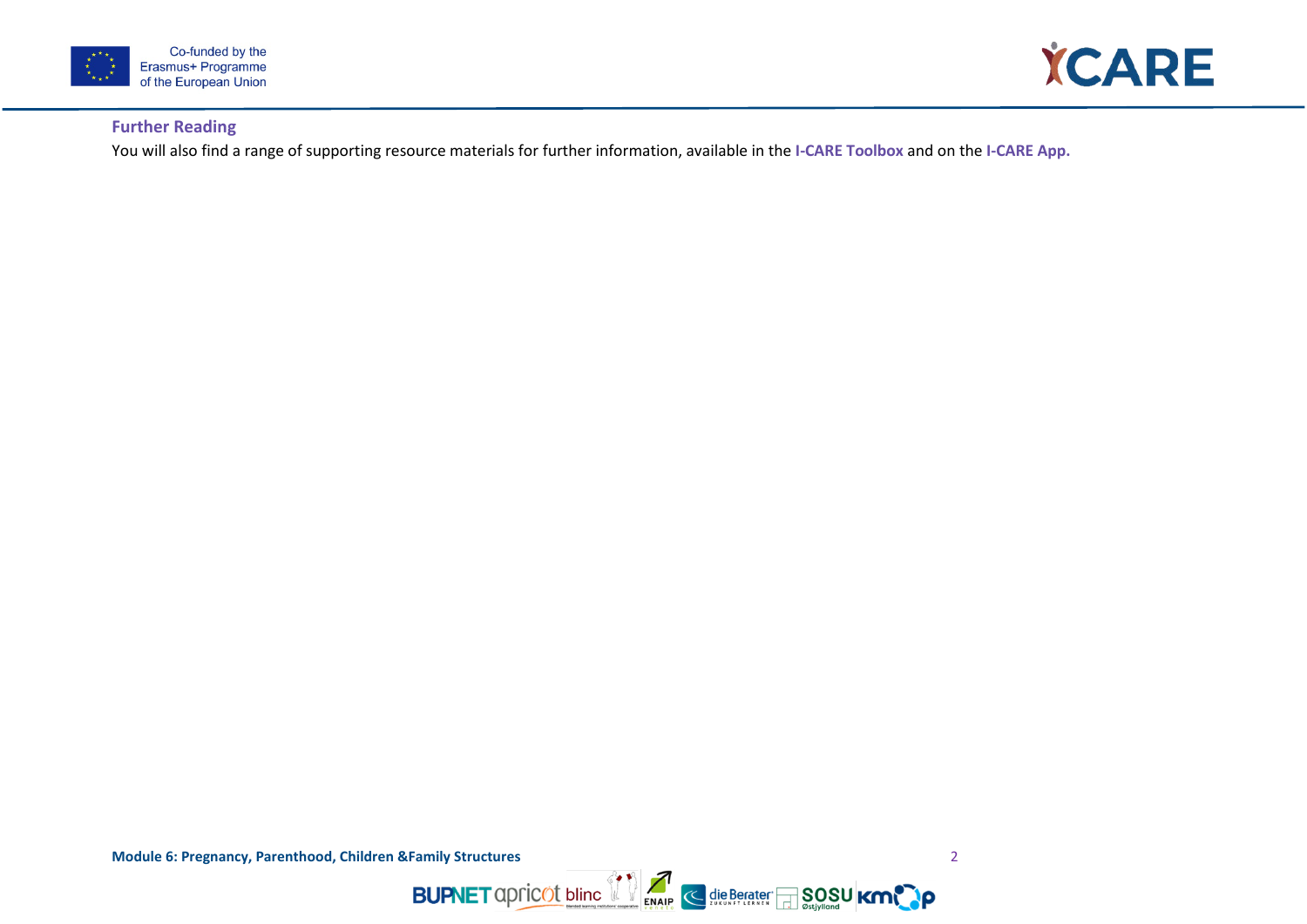



# **KEY TO SYMBOLS**

| <b>AO</b> | <b>ACTIVITY</b>      | ____<br>___ | <b>TRAINER'S</b><br><b>NOTES</b> | <b>SUMMARY</b> |
|-----------|----------------------|-------------|----------------------------------|----------------|
|           | <b>TRAINER INPUT</b> | ≣l≣i        | <b>ACTION PLAN</b>               |                |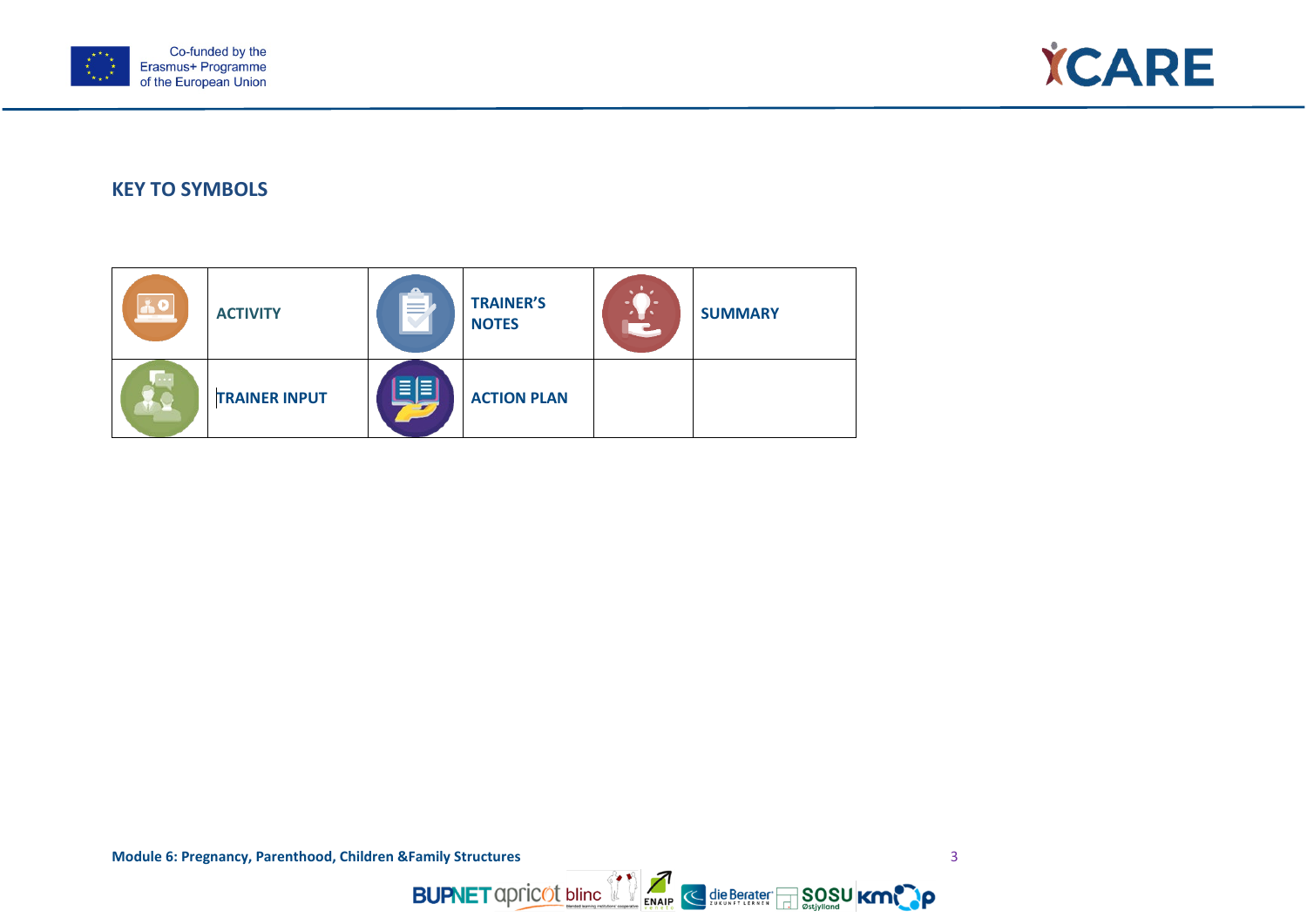



# **Section 1: Pregnancy and giving birth in different cultures**

### Trainer input (slide 4, 5, 6, 7, 8)

*'*Turkish mothers are advised not to leave the house for 40 days after giving birth.'Gönül Y.

'Many Turks believe that cutting the mothers hair will cut the babies life.' Güler Y.

'In Turkey it is commonly said that if a pregnant woman looks at pretty things, the baby will take on unpleasant characteristics.' Erkan Ö.

'In China women are commonly advised not to eat food that is too hot or too cold in order to keep Ying and Yang in balance' Mailin H.

'In Korea the older women often think that they can predict the baby's gender from the shape of the pregnant belly.' Sumi P.

'In Ireland pregnant women commonly wear a medal of their patron saint in order to protect them from evil 'Beth M.

'Russian expectant mothers are advised not to sleep on their back.' Vera I.

Different cultures have different values, beliefs and practices in connection with pregnancy and giving birth. A woman's cultural background can affect her needs and expectations during pregnancy and childbirth, as well as how she and her family take care of a baby.

Many women believe it is important to follow the traditional pregnancy and birth practices of their culture. Often these practices are deeply rooted in the family and cultural traditions.

For example:

- How a pregnant woman should behave (what to eat, what to do etc.)
- How giving birth should take place (where it should take place, who should be there to support the woman; in some cultures, this would be the father whereas in others it would be a woman from the family.
- What to do to take care of the baby immediately after it is born: (who will hold it, any religious rituals to follow?)
- What arrangements follow in the days and weeks after the birth: role of relatives, any religious practices, role of the grandmother?)



 $\overline{\mathbb{R}}$ SOSU KO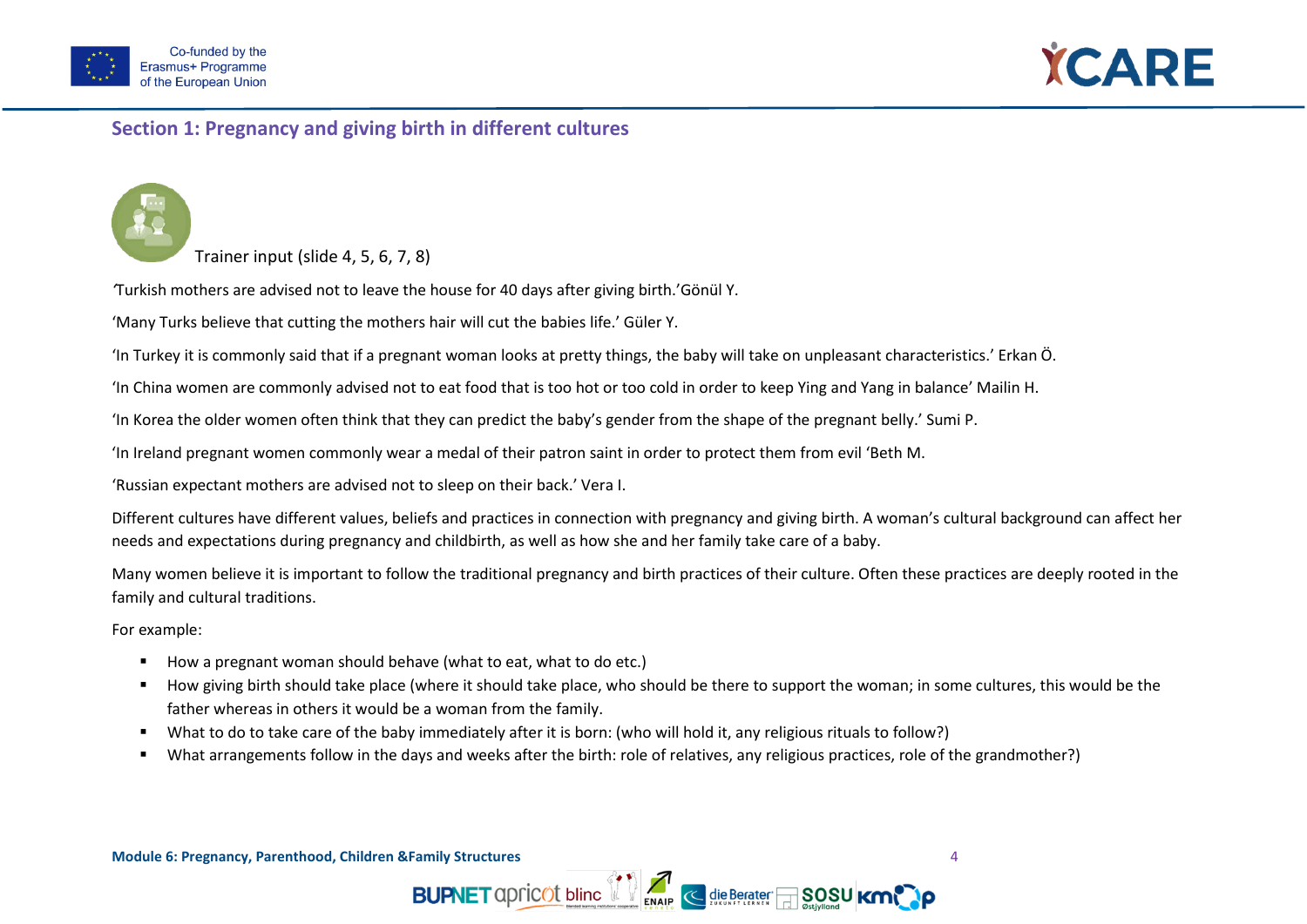



**Fatima from Syria***:* 'In our family, women are very well cared for during pregnancy, especially by their mother and mother-in-law. They play a more important role than the husband during this time. I also did not want my husband to be present when giving birth but preferred to have my mother present. She also whispered the Muslim call to prayer in my daughter's ear right after she was born. And she made sure that my baby did not meet the evil eye. For this we cover the baby's head with a fine cloth. I also liked that my mother took such good care of me after the birth. The fact that the whole extended family took such an interest in me and had so much advice for me was sometimes nice, but sometimes it made me upset, especially during the time I had to get used to breastfeeding and I was still quite exhausted in the first few days after the birth.'

This statement expresses that traditions and cultural practices may provide security but may cause anxiety. Angela Garbes describes this conflict:

'…look at the way motherhood is typically portrayed in popular movies and television shows. In American culture motherhood is inextricably tied to the language of morality. Over and over, the message reinforced to expecting mothers is that there's a "right" and a "wrong" way to do things: You are supposedly a "good mum" if you abstain from caffeine and alcohol while pregnant, don't gain excess weight, plan a so-called natural birth (…), breast-feed for at least a year and glow with happiness throughout the whole process. You are a "bad mom" if you have the occasional glass of wine during pregnancy, experience anxiety or ambivalence about having a baby, look forward to an epidural, feed your baby formula, (…). This cultural standard is so well established that we even joke about it, proudly proclaiming ourselves "bad mums" when we stray from these expectations.' *(Angela Garbes 2018, p.5)*

What to do in pregnancy can vary from culture to culture. Michaela Schönhoft reports on her experiences in her book "Kindheiten" ("Childhoods"):

'During my pregnancy care my doctor gave me a list of forbidden food. On the top of the list there was cheese made from raw milk. When I dared to buy it , the saleswomen were hesitant to give it to me. Whereas in France, where Camembert is produced, pregnant women are usually allowed to eat this kind of cheese without getting a punishing stare. Though here it is common to keep away from raw salad when being pregnant. In Guatemala pregnant women are advised not to go out when the sun is at its' highest, or it is full moon. In New Guinea it is forbidden for a pregnant woman to eat meat from marsupials. In Mali pregnant women should not stoop when fetching water.'

**BUPNET** apricot bline  $\left\{\right\}$  and  $\left\{\right\}$  die Berater and **SOSU** Km.

*Schönhoft p.27 f, translated to English by the I-Care project*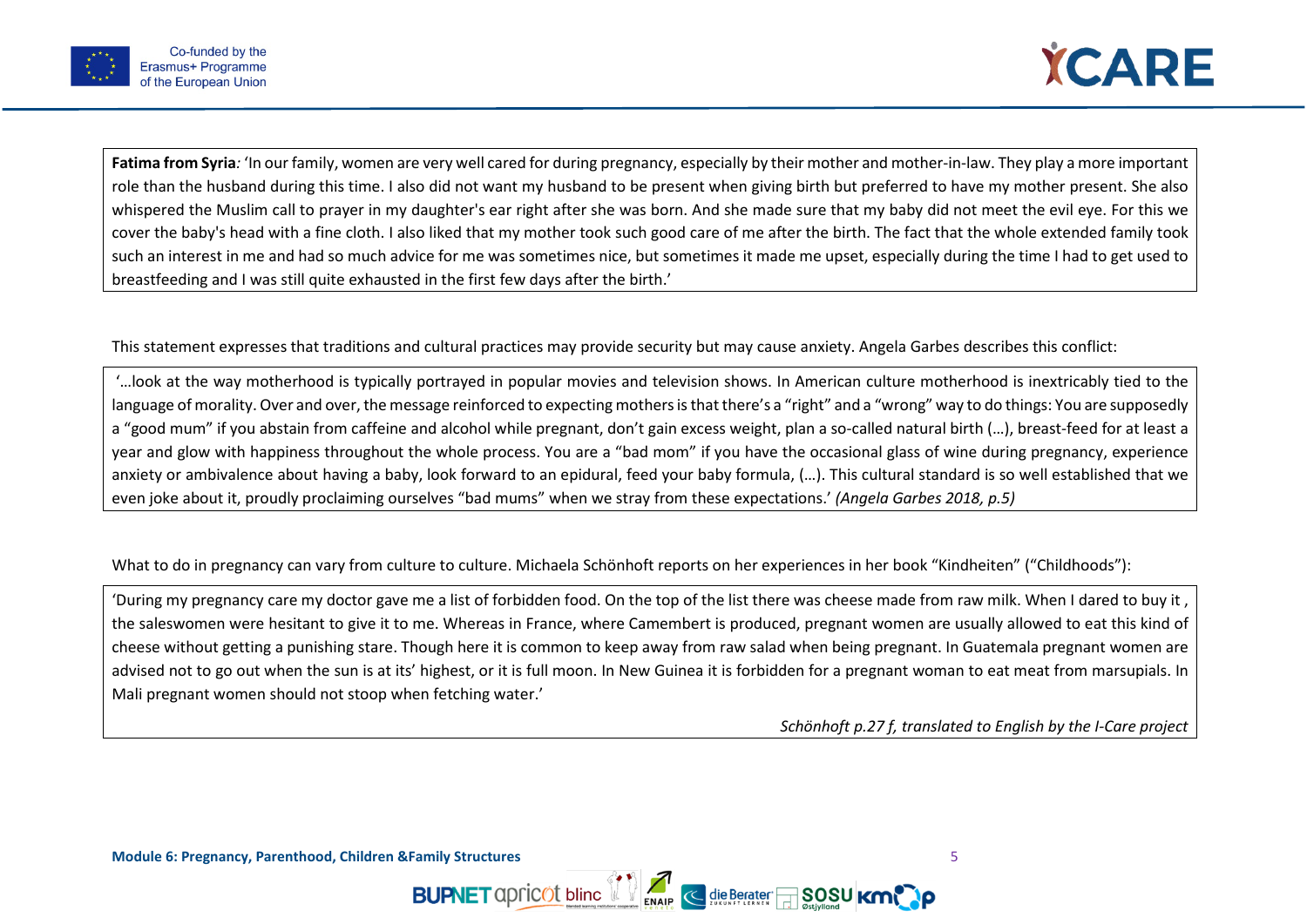



### Trainer's notes (slide 9)

Divide the group into small groups and ask them to discuss the different cultural practises they have expereinced or that they have seen or heard about for pregnant women and giving birth. Ask them to identify 3 of these from their discussions to present back to the group.



What cultural practices with regard to pregnancy and giving birth have you come across at your workplace when working with diverse families?

Identify 3 practises that are different from those in your own culture.



Trainer input (slide 10, 11, 12)

If there are so many differences, what can we do to advise and support the women?

- Try to be conscious about your own 'moral standards' and do not necessarily apply those to your patients/clients.
- Try to avoid giving advice about what is 'right' or 'wrong'
- Instead try to find out what the mother really needs, what makes her feel safe and what makes her feel insecure?
- Bear in mind that some cultural norms are so deeply rooted in your own life, that you might subconsciously influence the woman's perceptions and expectations – so give room for open communication, make the woman think about her needs and encourage her to verbalise them, show openness for anything that may be different from your own cultural practices.

**BUPNET** apricot bline  $\mathbb{Z}$   $\mathbb{Z}$  die Berater  $\Box$  SOSU KM

Do not underestimate the power of non-verbal communication – your gestures can convey at lot.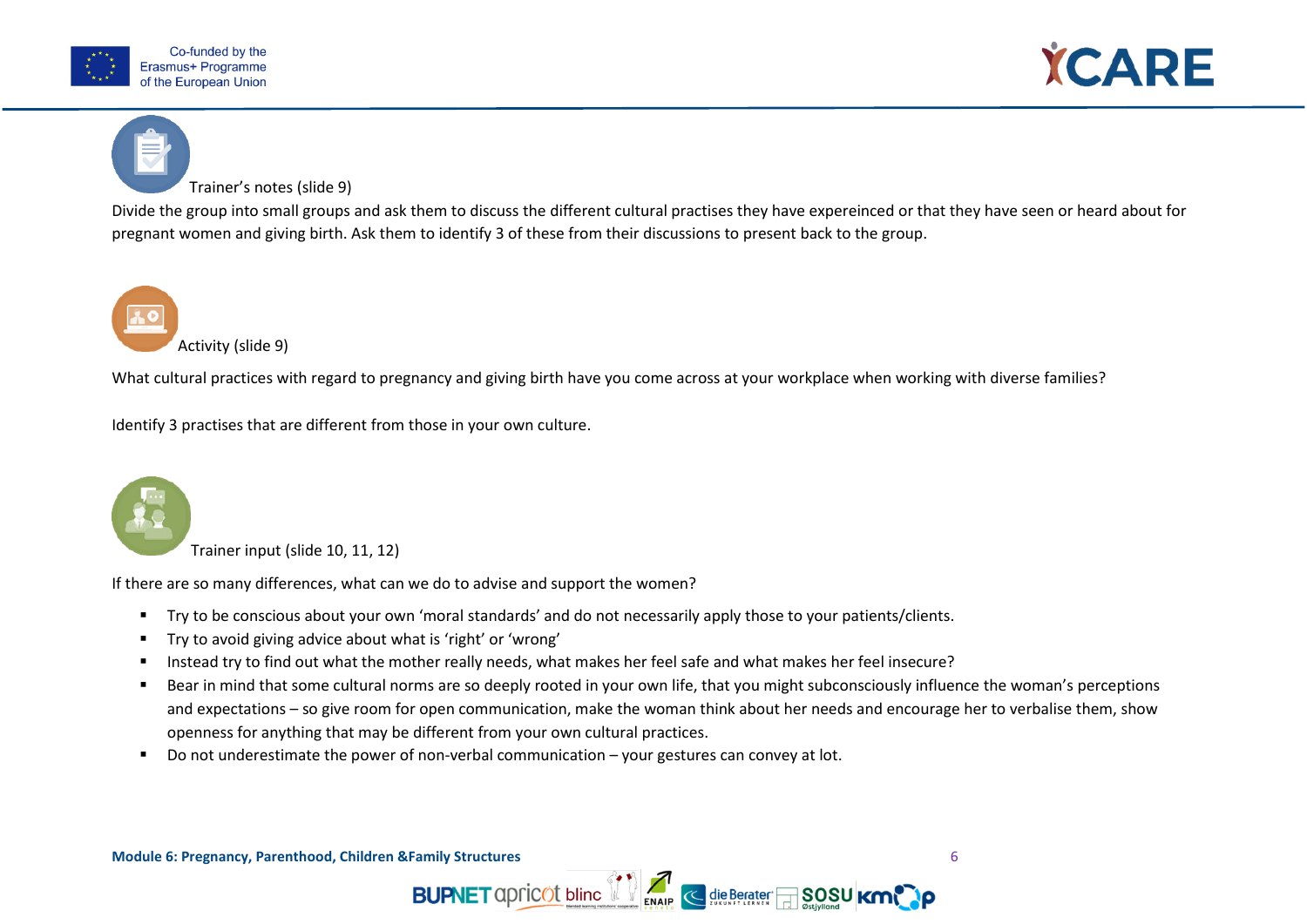



Another aspect which has to be considered especially when dealing women from other cultures is that they may be less likely to seek support or to use maternity and other health care services. The potential reasons for this include:

- a lack of awareness of the services available
- doubt about their eligibility to access these services
- fear about the cost of services
- Language barriers and a lack of interpreting services
- the participation of men in group sessions
- lack of trust of some services (e.g. mental health services)

What you can do:

- Inform women about the available services and their eligibility for these services
- Discuss the purpose of referrals and potential benefits of attending
- Inform about the costs of these services, if any. If these services are subsidised or free, emphasise this
- **Inform women when, where and how they can seek emergency care, specialist examination, education classes (childbirth, diabetes) and other** information
- Ask if the woman requires assistance with booking appointments
- Try to elicit any potential reasons for refusal to use certain services.

<span id="page-9-0"></span>*The above mentioned tips have been provided by Katie Vasey and Lenore Manderson, Social Science and Health Research Unit, School of Psychology, Psychiatry and Psychological Medicine, Faculty of Medicine, Nursing and Health Sciences, Monash University. https://research.monash.edu/en/publications/cultural-dimensions-of-pregnancy-birth-and-post-natal-care*

**BUPNET** apricot bline  $\sum_{\text{ENAP}}$  < die Berater BOSU KM

**Section 2: Families and intergenerational relations**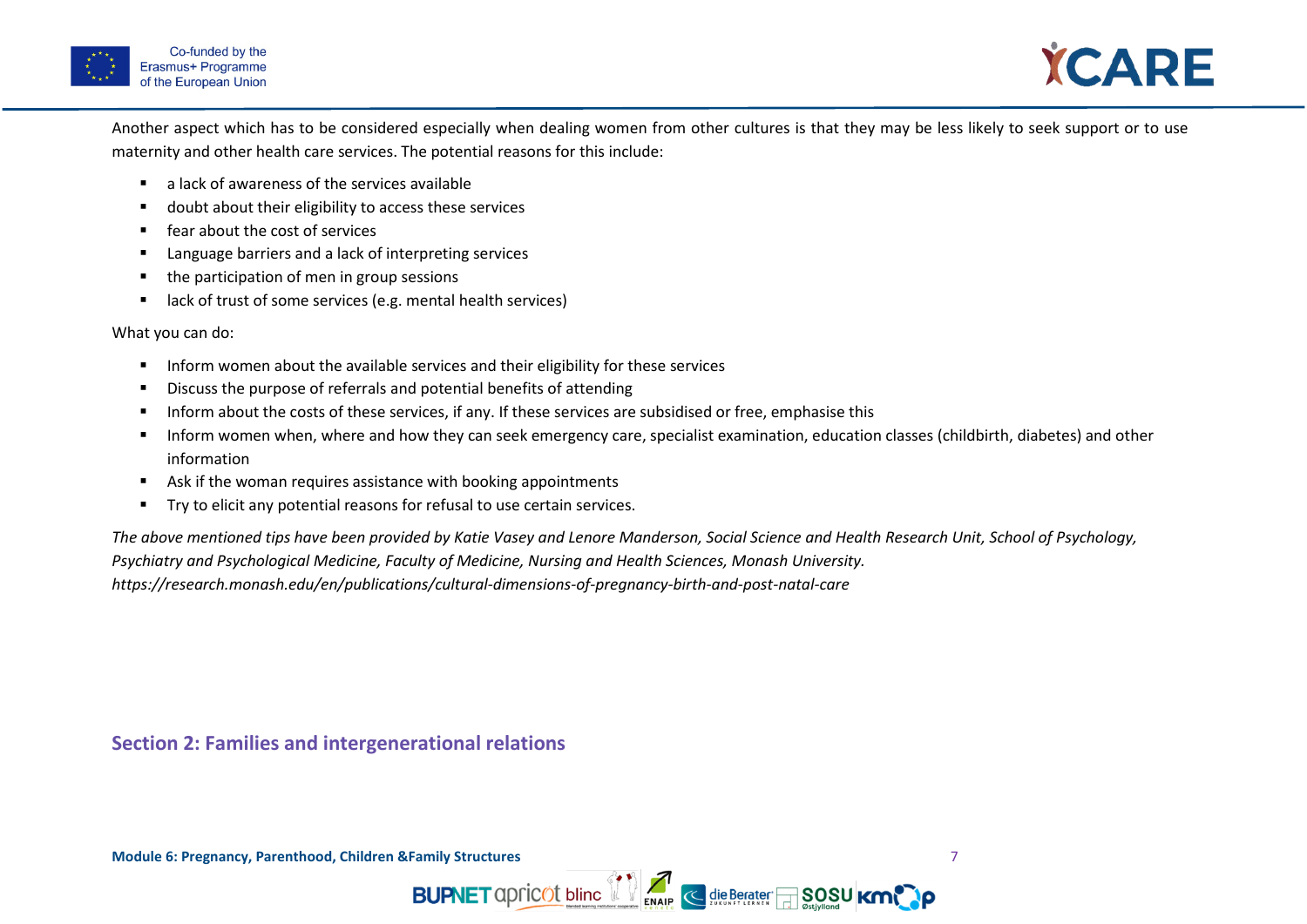



#### Trainer input -Families (slide 14)

The family is the most important agent of socialisation. Mothers and fathers, siblings, and grandparents, plus members of an extended family, all teach their children what they need to know. However, families do not socialise children in a vacuum. The cultural context in which a family is embedded plays a significant role in socialisation. Within different cultures there will be different perceptions about what a family is, what its functions are and who belongs to a family.



#### Trainer's notes (slide 14, 15,)

Ask the learners to look at the different pictures and decide which ones they would say were a family. Ask them for their choices and why they have chosen these ones. The pictures have not been numbered because it is important for the learners to have to describe what they are choosing.

**BUPNET** apricot bline  $\left\{\right\}$  and  $\left\{\right\}$  die Berater and **SOSU** Km.

Activity (slide 15)

Look at the pictures on the slide and decide which ones you think best depict a family and why you have chosen those pictures.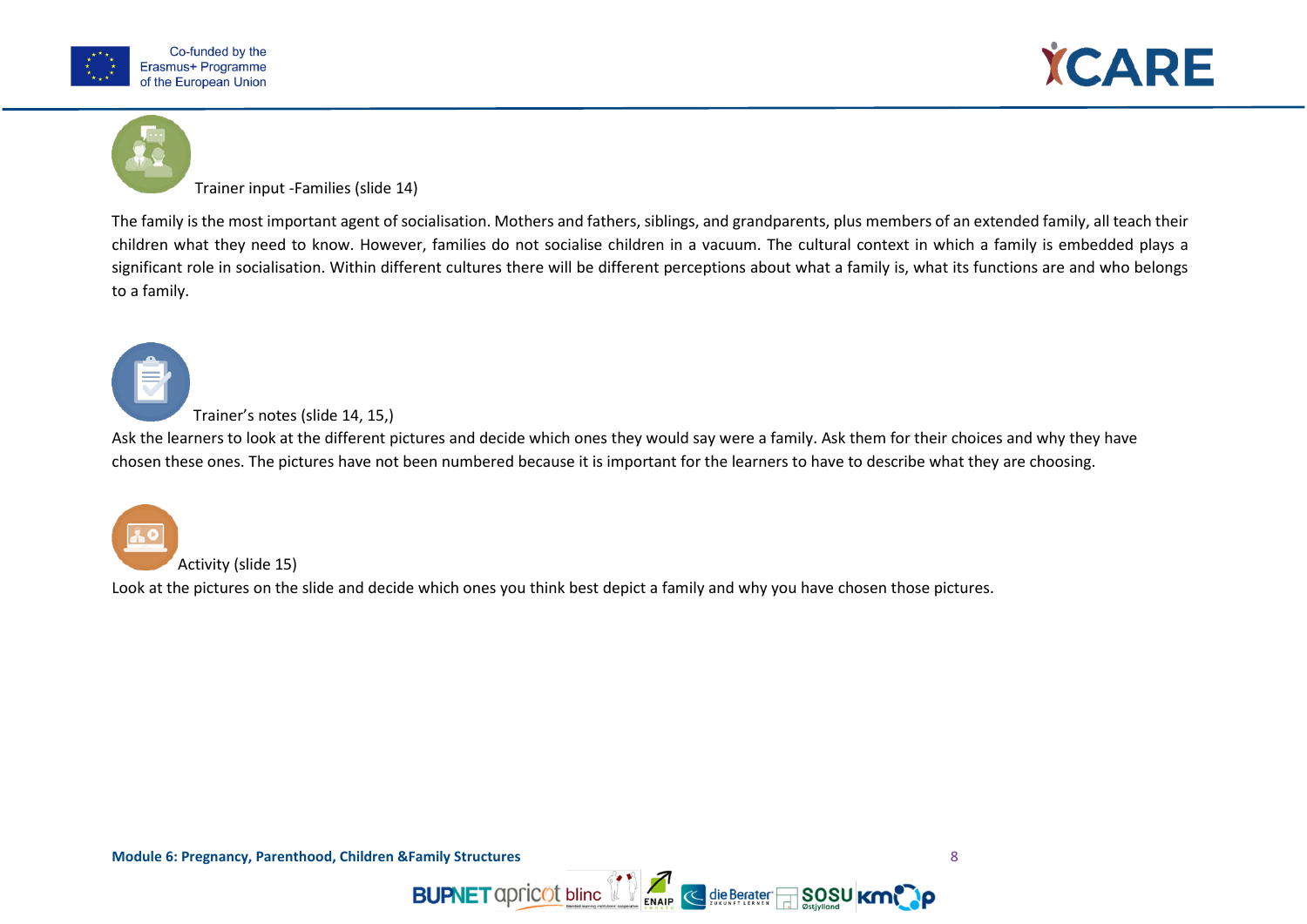







Trainer input (slide 16, Some definitions of family.

The family is a social group characterized by common residence, economic cooperation and reproduction. It includes adults of both sexes, at least two of whom maintain a socially approved sexual relationship, and one or more children, own or adopted, of the sexually cohabiting couple (Murdock, 1949 quoted in Steel, Kidd, & Brown, 2012, p. 2).

**BUPNET** apricot bline  $\left\{ \right\}$   $\left\{ \right\}$  eleberater and so su **km.** 

A network of related kin (Goldthorpe, 1987 quoted in Steel et al., 2012, p. 3).

A group of persons directly linked by kin connections, adult members of which assume responsibility of caring for children (Giddens 1993 quoted in Steel et al., 2012, p. 2).

Steel, L., Kidd, W., & Brown, A. (2012). The family (2nd ed.). Houndmills, Basingstoke England: Palgrave MacMillan.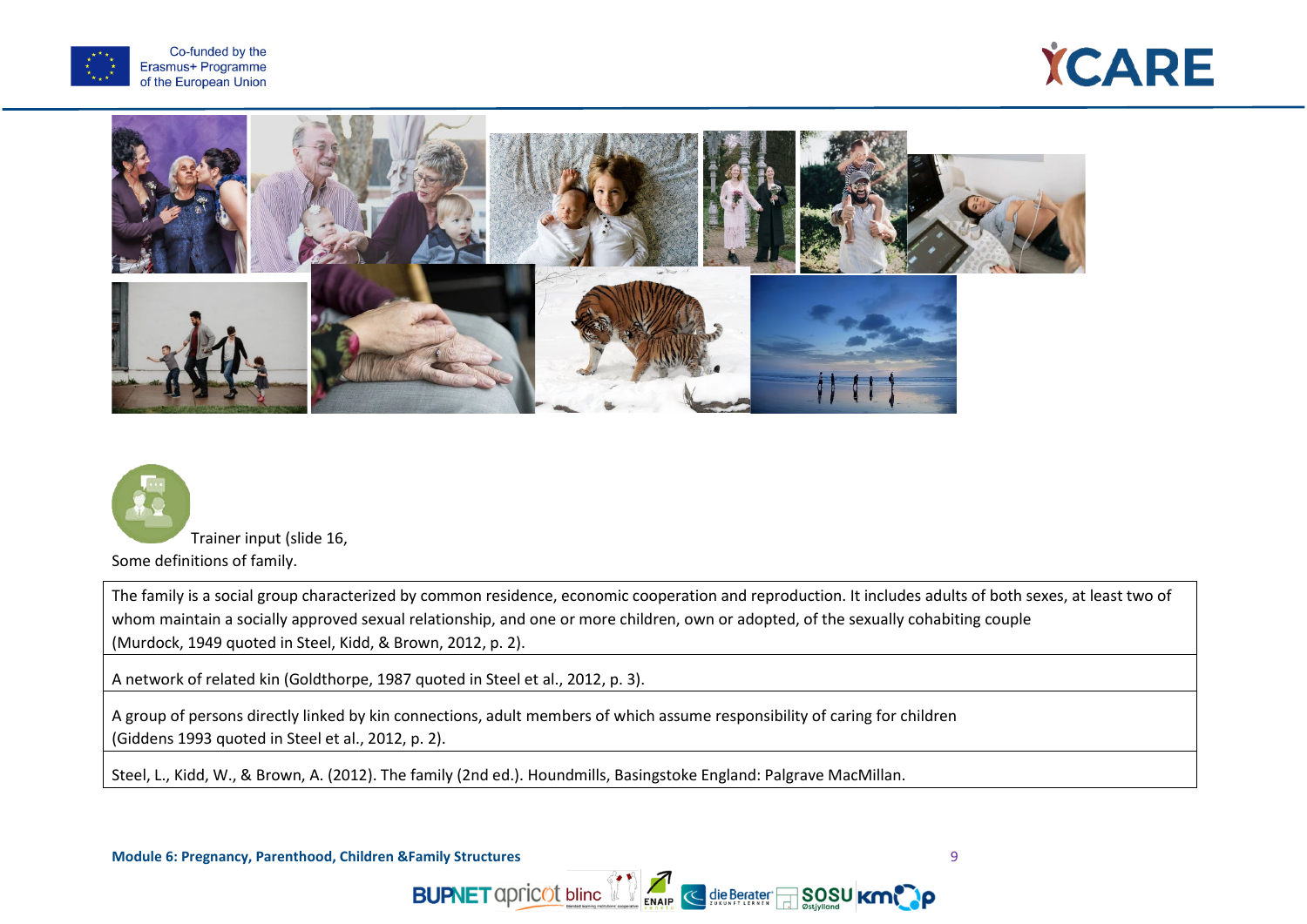



Concepts of families differ depending on the time period, and also in different cultures. Yang Liu describes the way people live together in different cultures



*Picture: "Lifestyle" from Yang Liu from the book "East meets West"*



#### Trainer's notes (slide 17)

Divide the group into pairs and ask them to interpret the drawings from their own cultural viewpoint and then ask each group to present their views on one of the pictures.



In the pictures "lifestyle" two different ways of living are illustrated. On the one hand in many "western" cultures people tend to live in a much individualised way. Many people live on their own or in small families together. The focus is more on individual happiness than on the happiness of the

< die Berater

**BUPNET** apricot bline VV

**Module 6: Pregnancy, Parenthood, Children &Family Structures** 10

SOSU KMP O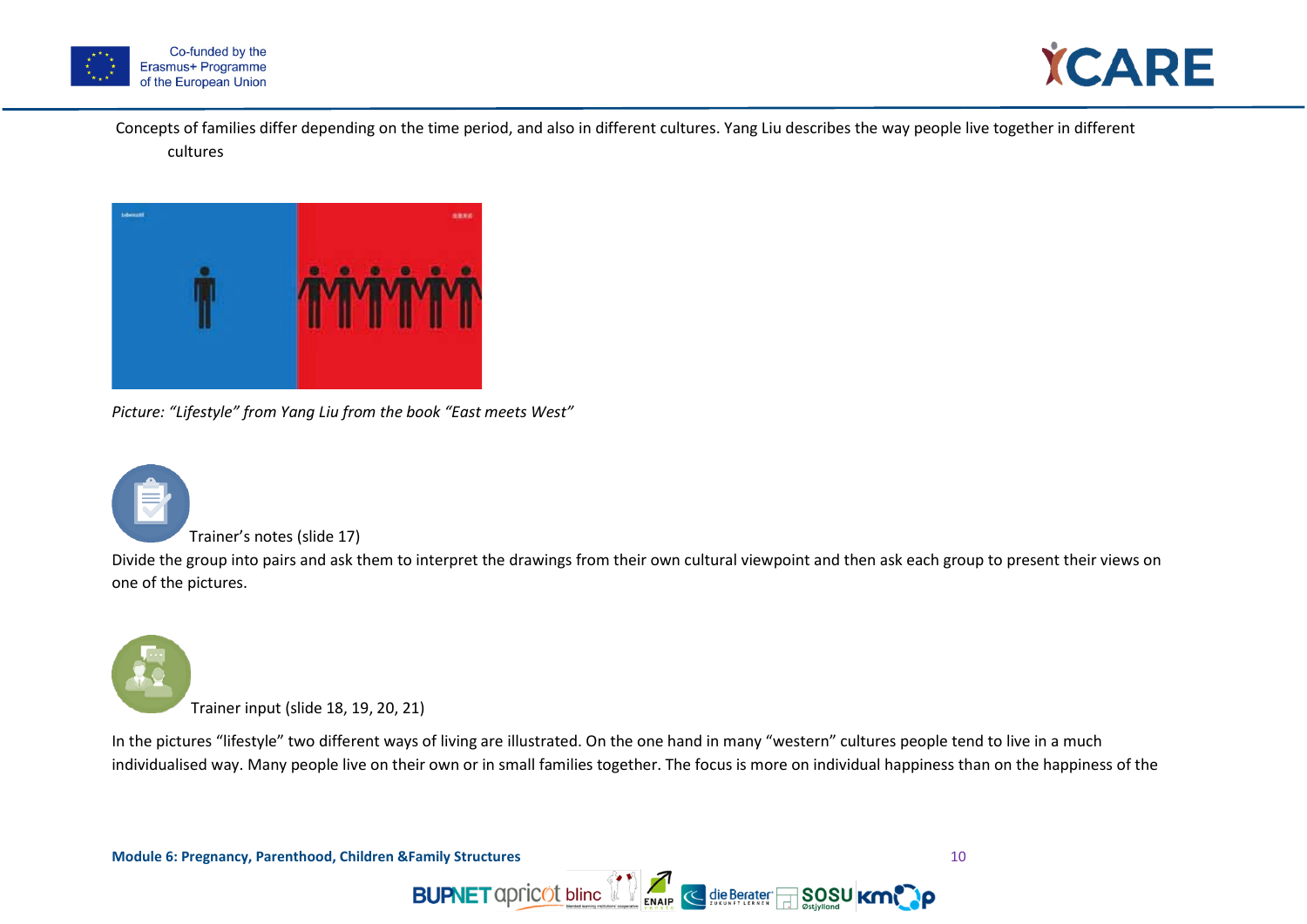



groups in which people live together. For example, in many families in the "western" world it is taken for granted that children move to another city once they are grown up to live their own life and focus their career rather than taking care of their family

In contrast there are many other cultures where people tend to live in larger families or communities who are very closely connected and often depending on each other.

Hofstede describes the first as 'individualism' and the other as 'collectivism'. What is significant is whether people´s self-image is defined in terms of "I" or "We". In Individualist societies people are supposed to look after themselves and their direct family only. In Collectivist societies people belong to 'in groups' that take care of them in exchange for loyalty." (www.hofstede-insights.com)

Dagmar Domenig has another expression for this cultural difference. She differentiates between individual-centred and family-centred societies (Domenig p.216).

Heidi Keller (2011) describes similar differences based on her research about different family relations. She developed two prototype models of relations towards children that are connected to different cultural contexts:

**BUPNET** apricot bline  $\sum_{k=1}^{n}$  e die Berater SOSU KMC ip

| Prototype: Psychological autonomy             | <b>Prototype: Relational attachment</b>       |
|-----------------------------------------------|-----------------------------------------------|
| Accepting children how they are               | Family relationships are the focus            |
| Perception of children's needs and wishes     | Children take over relevant tasks within the  |
|                                               | family                                        |
| Offer possibilities to develop own skills and | Children are embedded in a system of          |
| competences                                   | expectations and duties                       |
| Respect boundaries of the child               | Parents are the experts who know what is best |
|                                               | for their children                            |
| Praise and appreciation are expressed towards |                                               |
| the child                                     |                                               |
| Equal rights model: questions are asked, and  |                                               |
| opportunities are offered                     |                                               |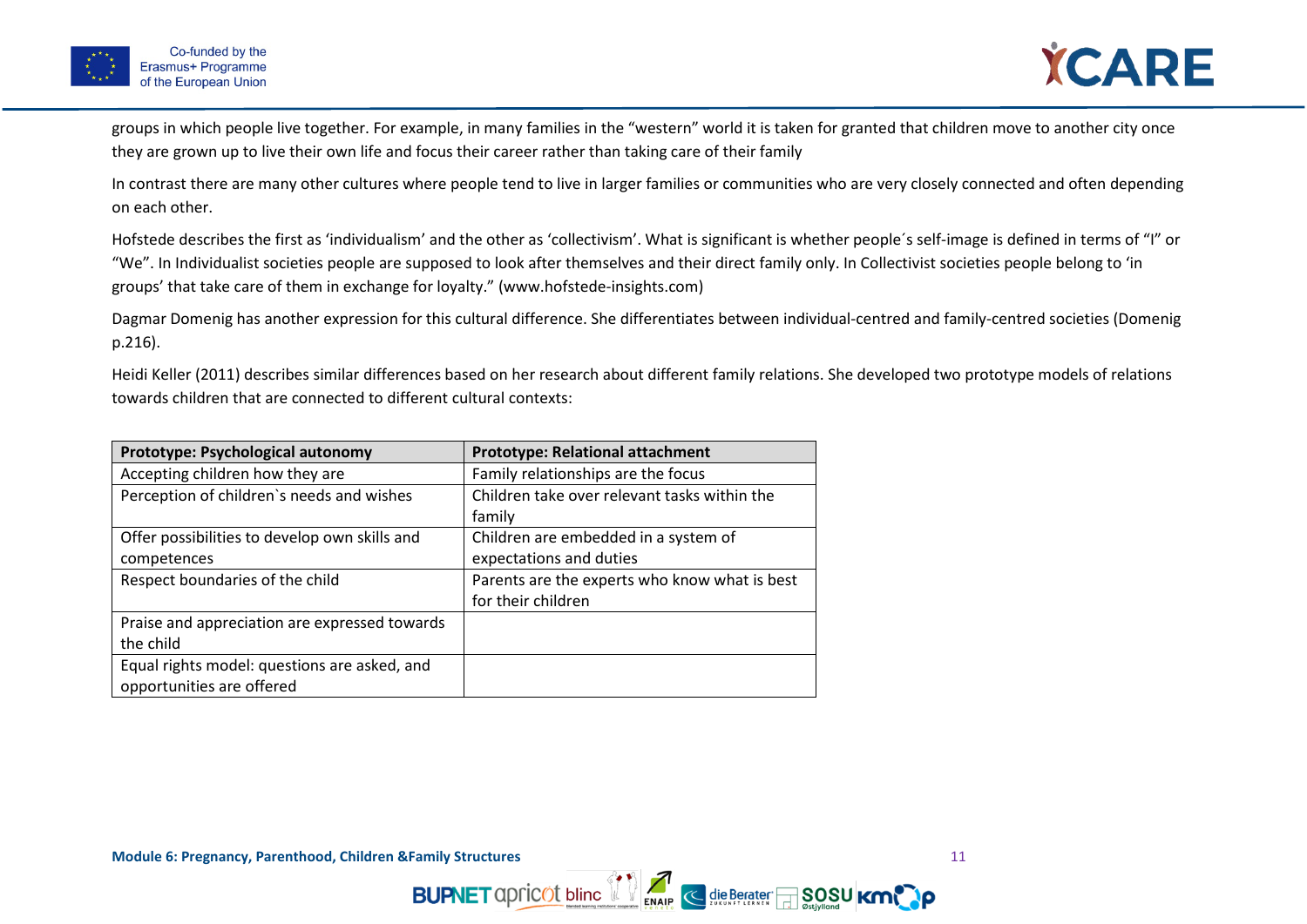



In most cases we will not find pure forms of these "prototypes", but mixed forms. Though Keller states that it is more likely to find more elements of the "attachment-oriented" prototype in rural areas and more elements of the "autonomy-oriented'' prototype in urban areas of the Western world. (Heidi Keller 2011: Kinderalltag).

Older people in families:



#### Yang Liu (2010): Seniors in every-day life



Yang Liu (2010): Society and seniors

- In the two pictures Yang Liu illustrates different kinds of intergenerational relationships which might be related to different cultural backgrounds. Older people might play a "bigger" role in some cultures.
- This is also expressed in the picture of everyday life. Depending on the cultural background, older people can play an active role within the family e.g. by taking care of the grandchildren whereas in other contexts older people are less engaged in this role.

 $\sum_{\text{ENAIP}}$ 

< die Berater

 $\overline{\Box}$ SOSU KM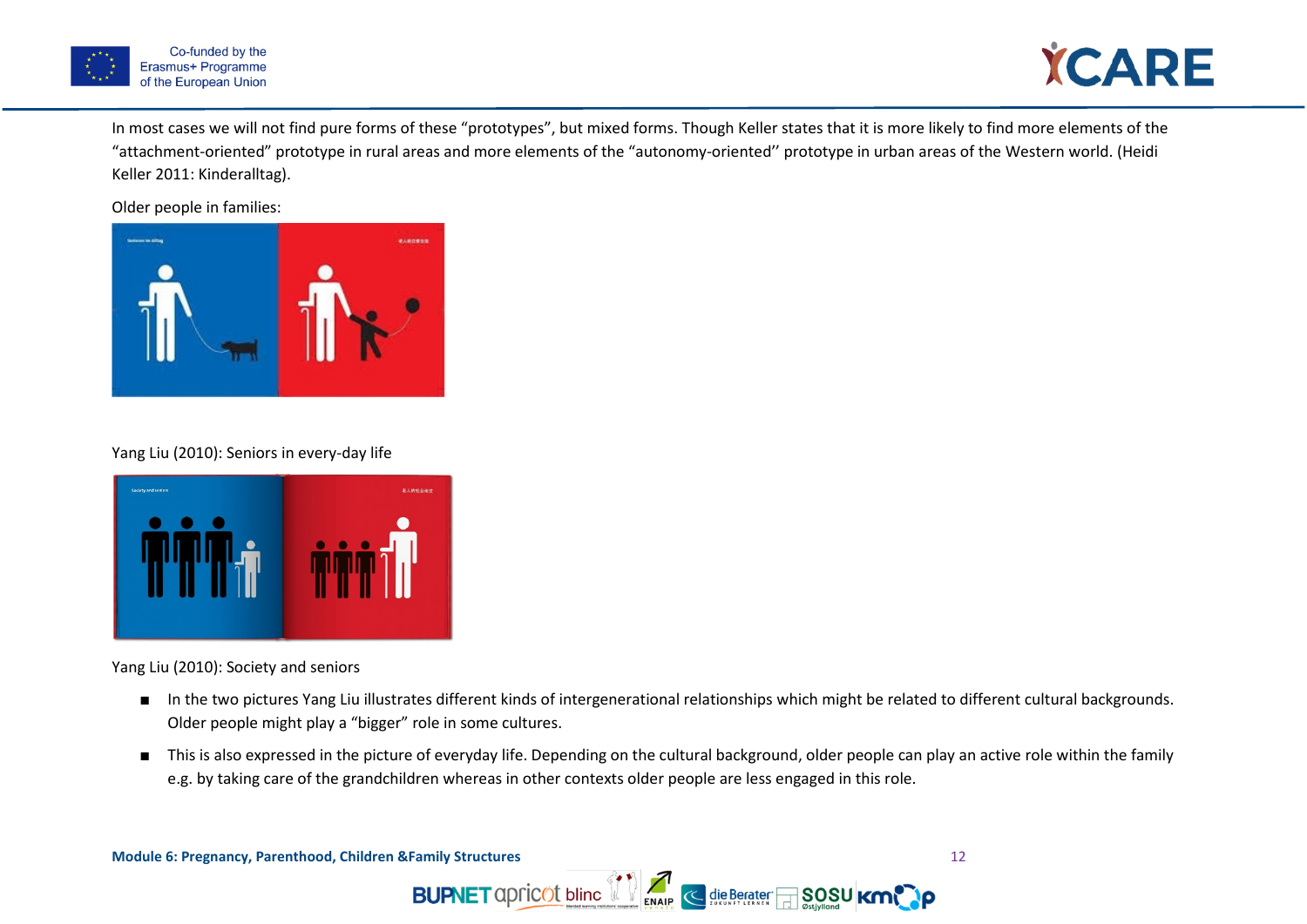



■ When working with clients/patients from different cultural backgrounds we may need to consider that the older family members might have more or less influence on the client/patient depending on the cultural background of the family. Grandparents might be a valuable source of support for a family or might interfere in an undesirable way. Furthermore, if we work with older clients/patients we need to be aware of the role they play in their family. Are they well embedded and respected or more separated from them?

#### EXTRA MATERIAL

#### Violence within families across cultures:

Unfortunately, violence within families or against children occurs across all cultures. However, what is considered violence can differ across cultures, such forced marriage or genital mutilation. No matter where it appears violence is always a sign of helplessness and a means to exercise power. And this should in no case be tolerated. As a social or health care professional you might deal with clients or patients that have experienced different forms of violence.

The very first challenge for anyone working in families where there may be violence is recognising the violence itself. There are many types of violence, and they are often "invisible" – for example psychological or economic violence. For further information on types of violence and how to recognise and respond to them, see the international First Aid Manual of Emprove Foundation:<https://emproveproject.eu/first-aid-kit/>

With regard cultural perceptions of violence, make sure to confront your own internal attitudes about this topic – violence IS NOT a private matter, but in some cultures, it is treated as such, leading to hesitation or reluctance to support the victim at an early stage, intervening only in the most severe cases. Violence was rightfully named by the UN the "shadow pandemic" – according to the most recent, comprehensive study on the topic (FRA, 2014) an estimated number of 13 000 000 women in the EU are affected by some form of violence. This affects not just their lives, but also their families and friends, as well as the economic impact (Costs of gender-based violence against women in the EU – est. 226 billion EUR (EIGE, 2014)).

The second challenge is communicating about the violence with the person who has experienced it, especially if it might be culturally approved in his/her context. The first thing to communicate is that THIS IS VIOLENCE, naming it and showing clear expression of disapproval. "THIS IS NOT NORMAL. This is violence" is often the one statement that might open up the trust-link with the survivor of violence. Bear in mind, that sometimes even the word "victim" might cause a wave of denial and rejection if a person did not realise he/she has been experiencing some form of violence (e.g. because it is culturally approved in their social circles). Reframing it as something this person has "survived", subconsciously transmits a feeling of resourcefulness and increases your chances of being heard and may raise awareness or even readiness for change. Often, the people recognising a sign of violence, rush to jump into the role of saviour – however, the focus should be on acting as an empowering force of communication for the victim, legal support, police and psychological experts.

**BUPNET** apricot bline  $\sum_{k=1}^{n}$  e die Berater SOSU KMC ip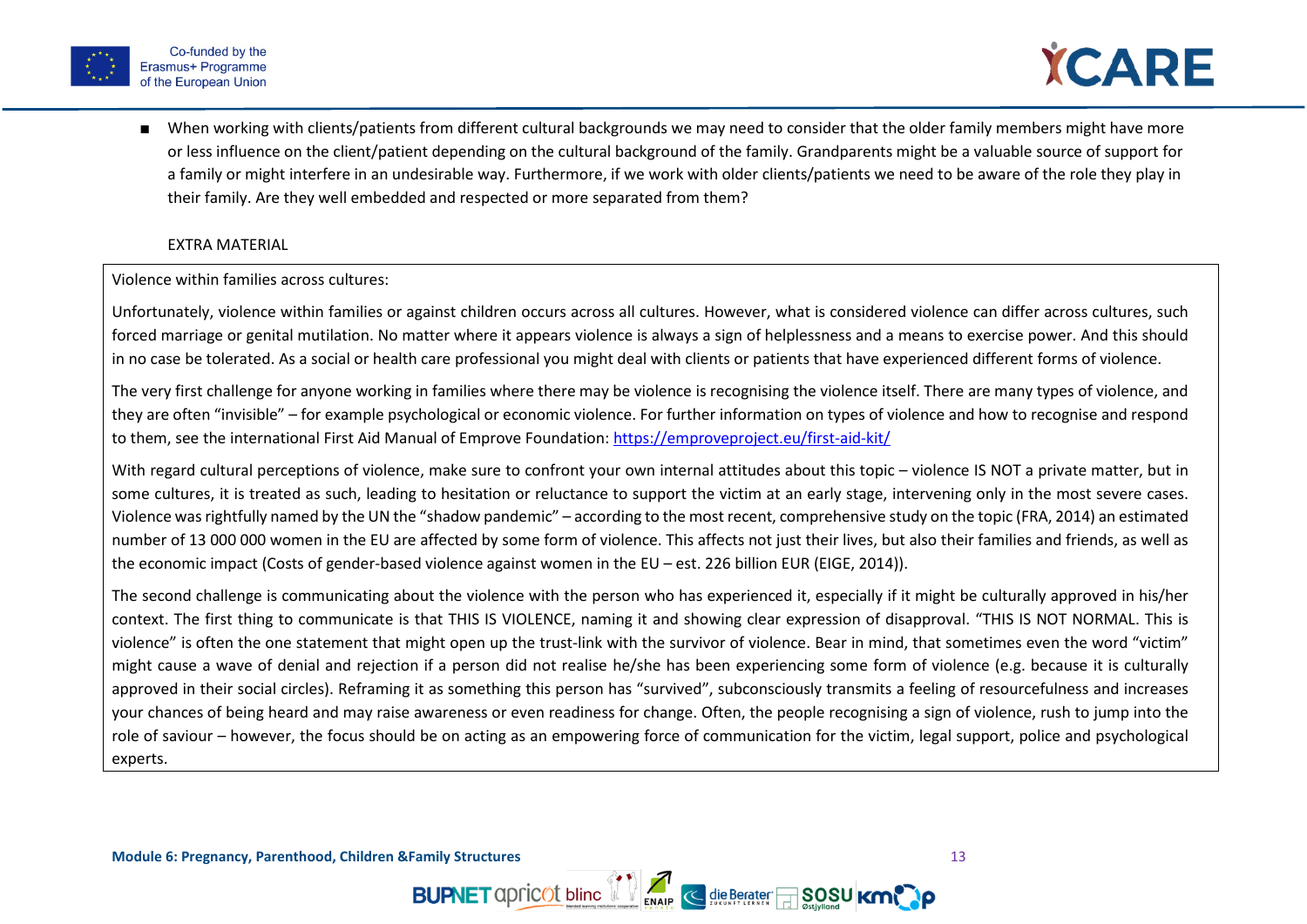

When social and health care professionals are confronted with domestic violence, the first priority is to protect the victim(s). For this to be effective and long-lasting, it can be helpful to analyse the situation from different perspectives:

Legal situation: Helpers should ask themselves what the perpetrators' awareness of the legal situation is. Is the perpetrator aware that domestic violence is a crime? First step in this communication might be to clarify e.g. that hitting children is forbidden, whilst being aware that you may be communicating this to a person who might have been raised with a model of a violent parent-child relationship and modifying such internal attitudes take time and specialised work with a psychologist/therapist. It is highly recommended to have a well-established coordination mechanism between police, health care professionals and psychological support (for both victim and perpetrator) and legal advice (incl. mediators). This coordination of professional services is crucially important and might be a life-saving factor, so do not underestimate your personal role within it and inform yourself about the most effective way to get in contact with these experts as soon as you have identified any potential sign of violence.

Dynamics of violence: Social and health care professionals should seek to understand the dynamics of violence and the psychodynamics of the perpetrator: Is the violence a culturally learned situationally specific behaviour (e.g. a form of discipline accepted within a certain culture or is it unpredictable, repeated or increasing in frequency or intensity?

Different interventions may be required depending on whether the perpetrator acts on the basis of alleged cultural "traditions" or whether there are other influencing factors such as alcohol dependency or mental illness.

Possible interventions: Involving other family members can be a chance to get the family "on board". Involving the family also makes the situation "public" and communicable. In some situations, however, the survivor of violence may not want to involve other family members due to prolonged intimidation or the family's unwillingness to accept that there is violence taking place. In any case the person who has survived violence should be given professional psychological and legal support during the process of deciding how to approach the situation and whom to involve. This support and protection must come from an external source not as a "rescue", but rather as a means to empower the survivors as the determining force of the next steps.

Information summarised from Rüschoff/ Laabdallaiou (2016): Umgang mit muslimischen Patienten.

As a first step, for those who might underestimate the experience of non-physical violence, you might use a language-free videos like this awareness raising violence prevention campaign by Emprove Foundation[: https://www.youtube.com/watch?v=zaeFnBgpFH8](https://www.youtube.com/watch?v=zaeFnBgpFH8)

**BUPNET** apricot bline  $\sum_{k=1}^{n}$  e die Berater SOSU KMC ip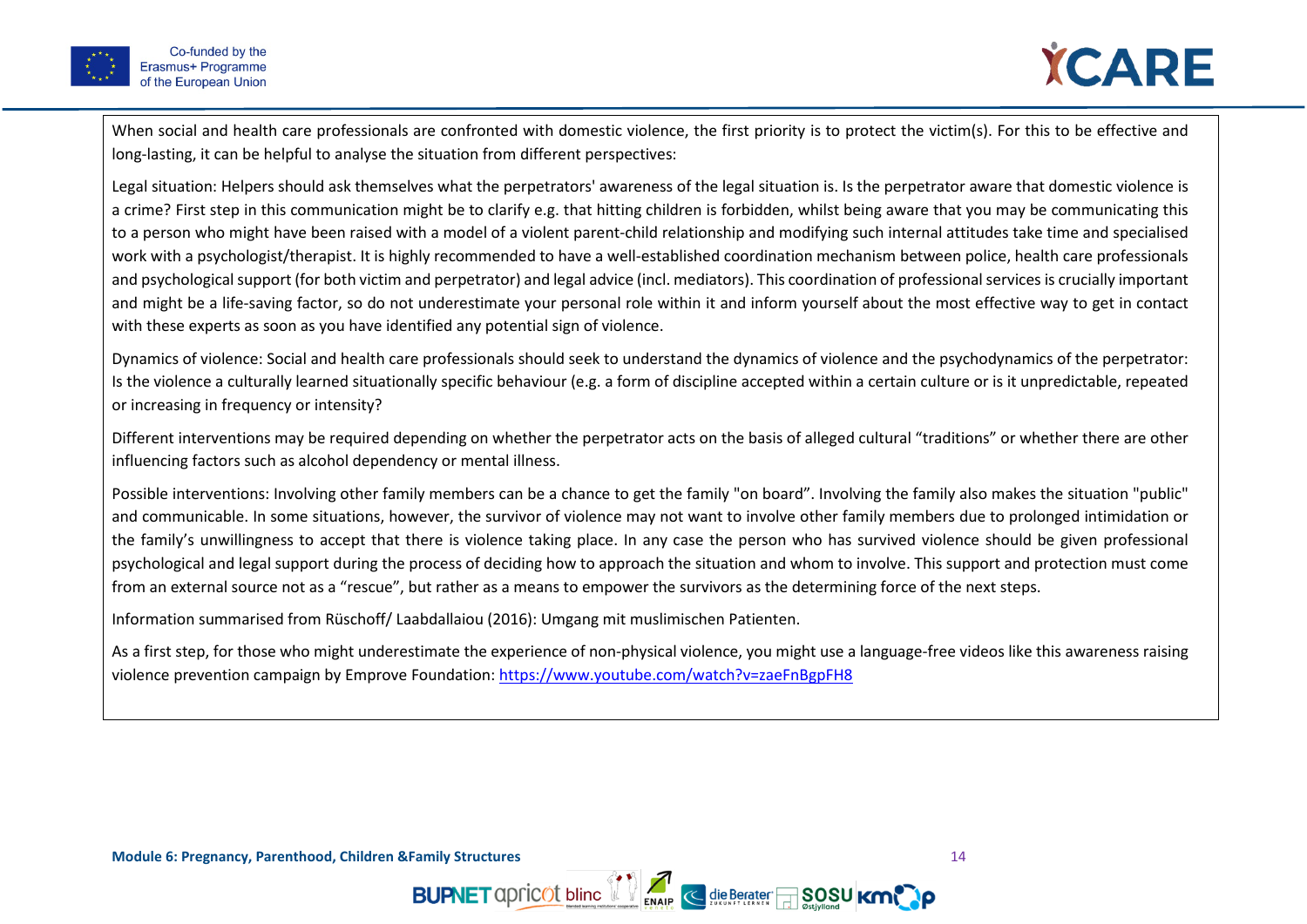



Summary (slide 23)

<span id="page-17-0"></span>Families can take different shapes and there might be different concepts of the relationships within a family. In most cases they have a significant impact on the client/patient's well-being. Family relationships can be a valuable resource for a patient. Though sometimes unfavourable situation within families can have a negative impact on a patient. Try to evaluate what the family means to your patient/client. What factors contribute to his or her wellbeing, which are hindering it? Try to encourage him/her to find the right balance between the sense of belonging to the family and the autonomy of the individual. But be careful not to evaluate this according to our own cultural background!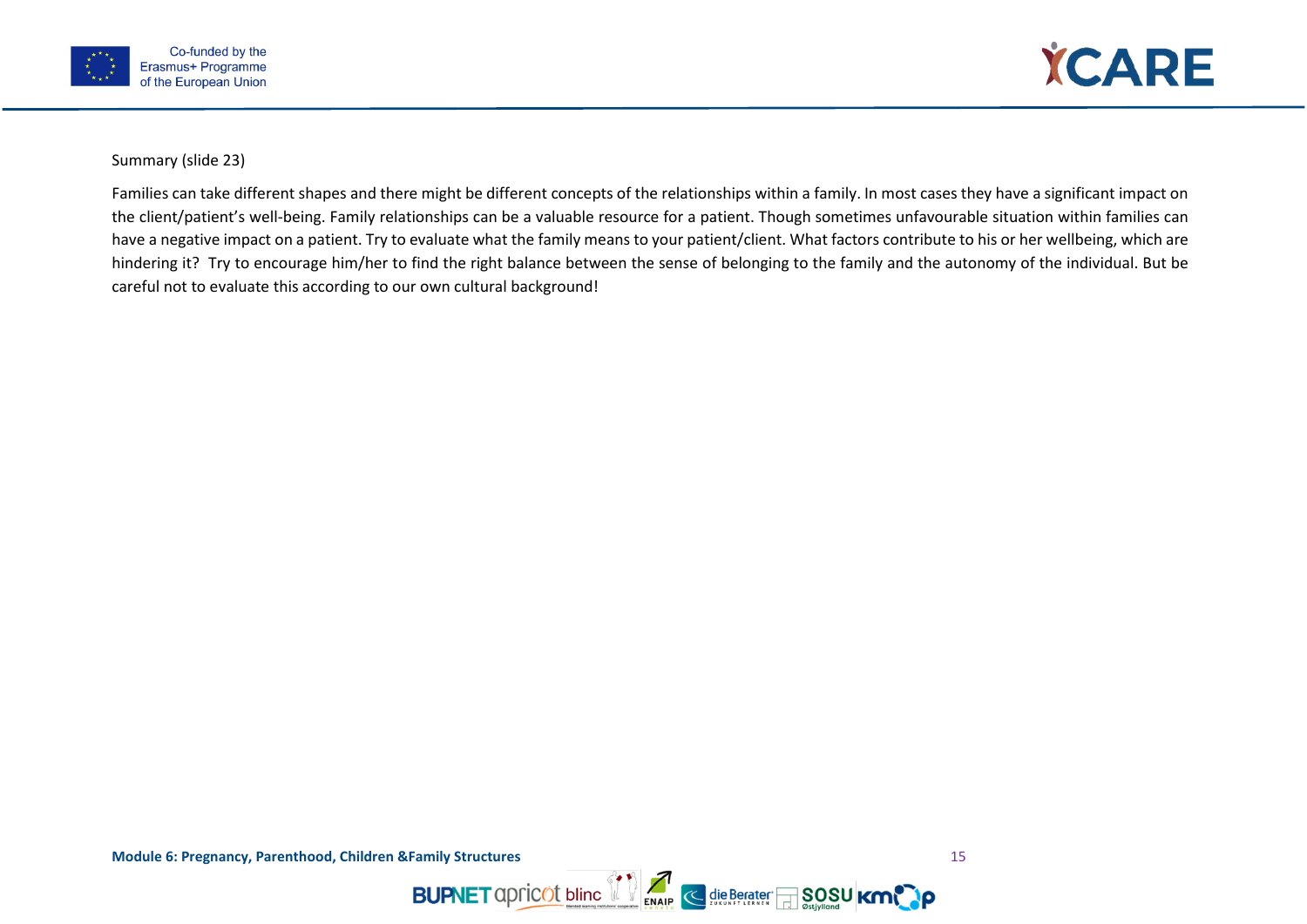



# **Section 3: Childhood Across Cultures**



Trainer's notes (slide 25)

Divide the learners into pairs and ask them to reflect on their own upbringing and then look at the pictures and decide if they identify with any of them and why. Also ask them to identify one picture that is very different from their upbringing and discuss what the differences might be.



Activity (slide 25

Discuss your own childhood upbringing and then look at the pictures and see if there are any that you identify with and why. Then chose 1 of the pictures that is the most different from your upbringing and think about what the differences might be.

**BUPNET** apricot bline **1** 



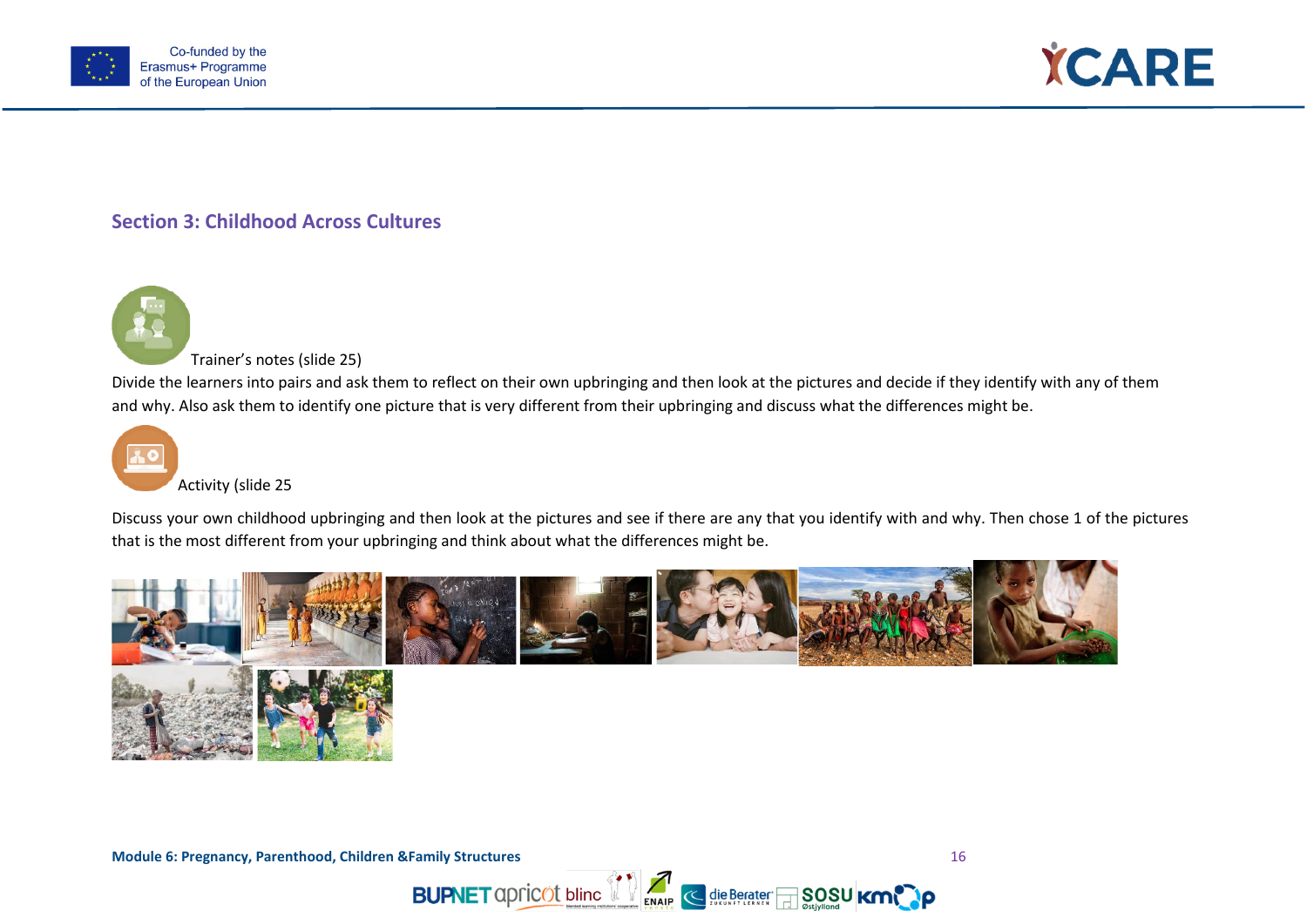





Trainer input (slide 26, 27, 28, 29,30,31)

Heidi Keller has found fundamental differences in the way mothers interact with their babies between different cultural settings. Keller examined parentchild interaction in early childhood in cultural settings within rural areas in West-Cameroon (Nso people) and in the German cities Osnabrück and Berlin and compared them. She found differences in the socialisation strategies that are applied by the families for their babies. Whereas the German parents were very much orientated towards enhancing the autonomy of their children even at an early age, the Nso mothers in Cameroon focused on raising their children in a way they feel closely attached and connected to their family. Many of the German mothers felt that their child should learn at an early stage to occupy themselves independently and sleep on their own. Nso mothers though have significantly more body contact with their children.

| <b>Educational goal for children</b> | Level of agreement rated by | Level of agreement by Nso |  |
|--------------------------------------|-----------------------------|---------------------------|--|
| under the age of three               | mothers from Osnabrück      | mothers                   |  |
| Respecting older people              | Rather disagree             | Strongly agree            |  |
| Do what elderly people say           | Strongly disagree           | Strongly agree            |  |
| Keep social harmony                  | Slightly agree              | Strongly agree            |  |
| To assert oneself                    | Slightly disagree           | Strongly disagree         |  |
| To be different from others          | Slightly disagree           | Strongly disagree         |  |
| To express own ideas clearly         | Strongly agree              | Rather disagree           |  |
| To develop talents and               | Strongly agree              | Slightly disagree         |  |
| interests                            |                             |                           |  |

*Table: Educational goals of German middle-class families in comparison with Nso women farmers from Cameroon (Keller 2011: Kinderalltag, p.26)*

German mothers, i.e. Western mothers, placed a great deal of importance on their children developing talents and interests in the first three years of life and learning to assert themselves. They did not attach importance to children of this age doing what their parents tell them and respecting older people. However, the Cameroonian Nso placed a lot of importance on this, as well as on the other two attachment-oriented goals (sharing with others and maintaining social harmony). They rejected the autonomy-oriented goals in the list. The profile of the two groups shows clear differences in the orientation towards autonomy and attachment.

**BUPNET** apricot bline  $\sum_{k=1}^{n}$  e die Berater SOSU KMC ip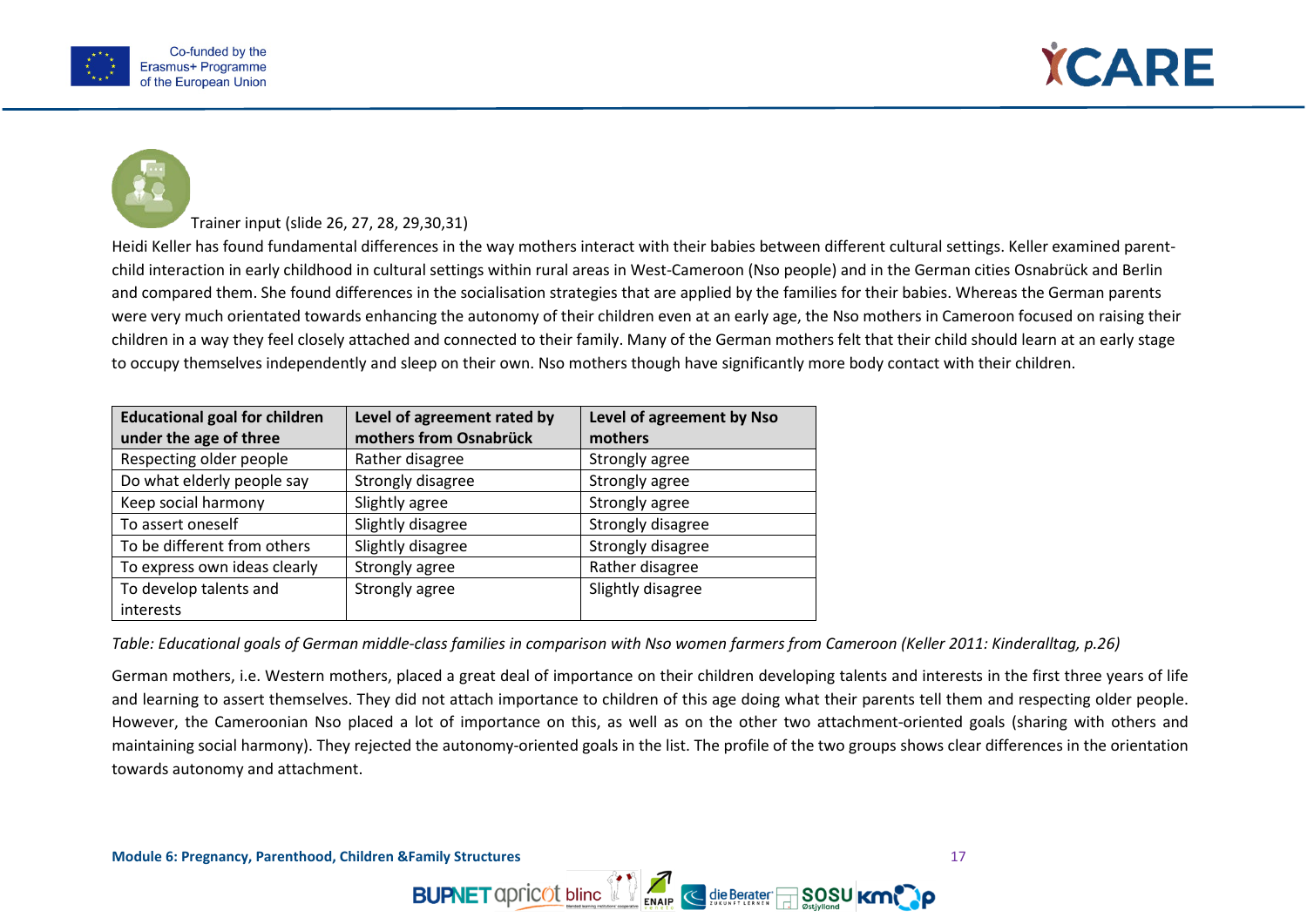

Keller concludes from her research that Western educational approaches are often focussed on an I-perspective instead of focussing on the We-perspective. In her view, professional who deal with the development of children should be aware of the different approaches and perspectives of a child's needs.

Cultural conflicts might arise if goals set by the family differ from those set by other agent's socialisation (school, therapist, etc) e.g. is a vegetarian parent is encouraged to serve meat to their child. This can put additional stress on the child instead of contributing to their wellbeing.

If these differences are not taken into account by all the relevant support systems for the child (e.g. the family, the school, the doctor, or therapist etc

and relations between these do not function well as a result the child will be at a disadvantage.

However, be careful not to generalise with a "culturally pessimistic" view in cases like this. As well as being aware of the potential conflicts that can arise from the different goals, we can also ask what can be gained from an increased understanding of these differences. (Domenig p.113ff).

Social and health care professionals can empower children and young people to develop the ability to deal with these contradictions. Helpful guiding / empowering principles in a social or therapeutic context can be:

- I am able and ready to define my own ideas
- I am able and ready to find words for my own goals and values
- I am able to express my feelings and not take them out on other

I can use my own initiative and take responsibility for my own actions

### ADDITIONAL INFORMATION

The Austrian author and teacher Melisa Erkurt has developed a ritual for her culturally diverse school classes to strike a superhero pose at the beginning of each lesson to create a powerful state of mind. (Erkurt 2021). Do not hesitate to find your own way how to empower the families/youngsters/children you work with.

When working with bilingual children and families we should focus on the many benefits rather than any problems. Please find here 7 myths about bilingualism and the corresponding facts:

## <https://www.healthychildren.org/English/ages-stages/gradeschool/school/Pages/7-Myths-Facts-Bilingual-Children-Learning-Language.aspx>

Often social and health care professionals think that the "foreign" languages of their clients/patients are a private thing that has no space in the local educational/therapeutic institutions. However, language is a big part of a person's identity and different spoken languages should be viewed positively.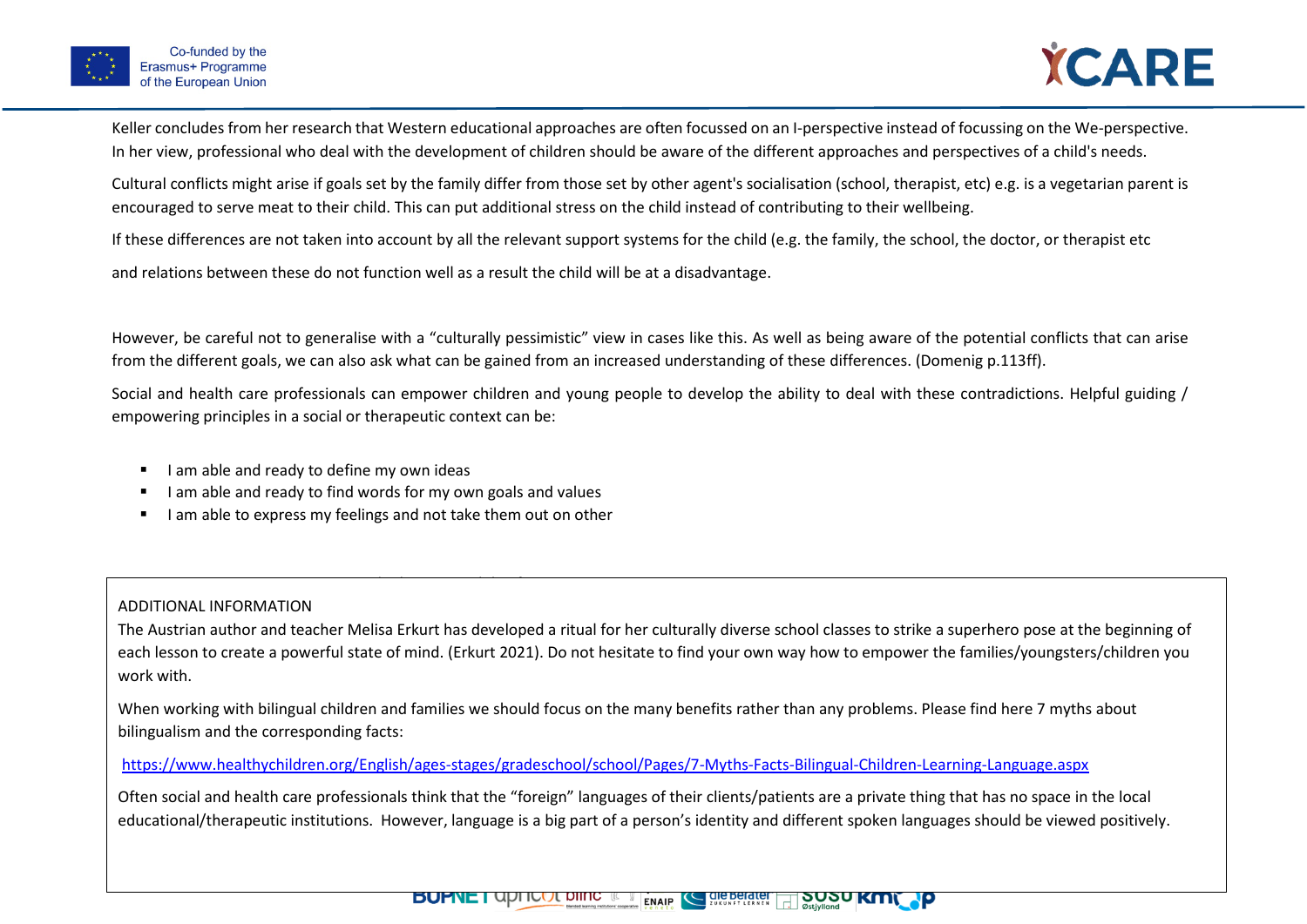



When we want to encourage families to learn the local language we will not succeed with prohibitions The opportunity for clients/patients to speak in their first language creates affiliation and trust, especially when dealing with younger children Try to get involved in a conversation with the children, children are often very creative when dealing with communication barriers If you feel that talking in a foreign language is problematic in a specific situation, try to say something like: "Petra is here with us, but she did not

Some tips when working with multilingual or bilingual families:

understand what you just said" instead of "nobody understands what you are saying if you are talking in Turkish". Generalisations like "nobody" often increase feelings of insecurity and of being stereotype, which negatively impacts the level of understanding and does not bring any added value to the conversation.

**BUPNET** apricot bline  $\sum_{\text{ENAP}}$  e die Berater **SOSU KM** 

Switching between different languages is normal when growing up bilingually and should be seen as a sign of creativity and not as a weakness

Use positive rather than negative comments e.g. instead of ''I can't understand you, say, ''I wish I could understand Turkish''.

*These tips have been provided by the "Amt für multikulturelle Angelegenheiten Frankfurt am Main (2016).*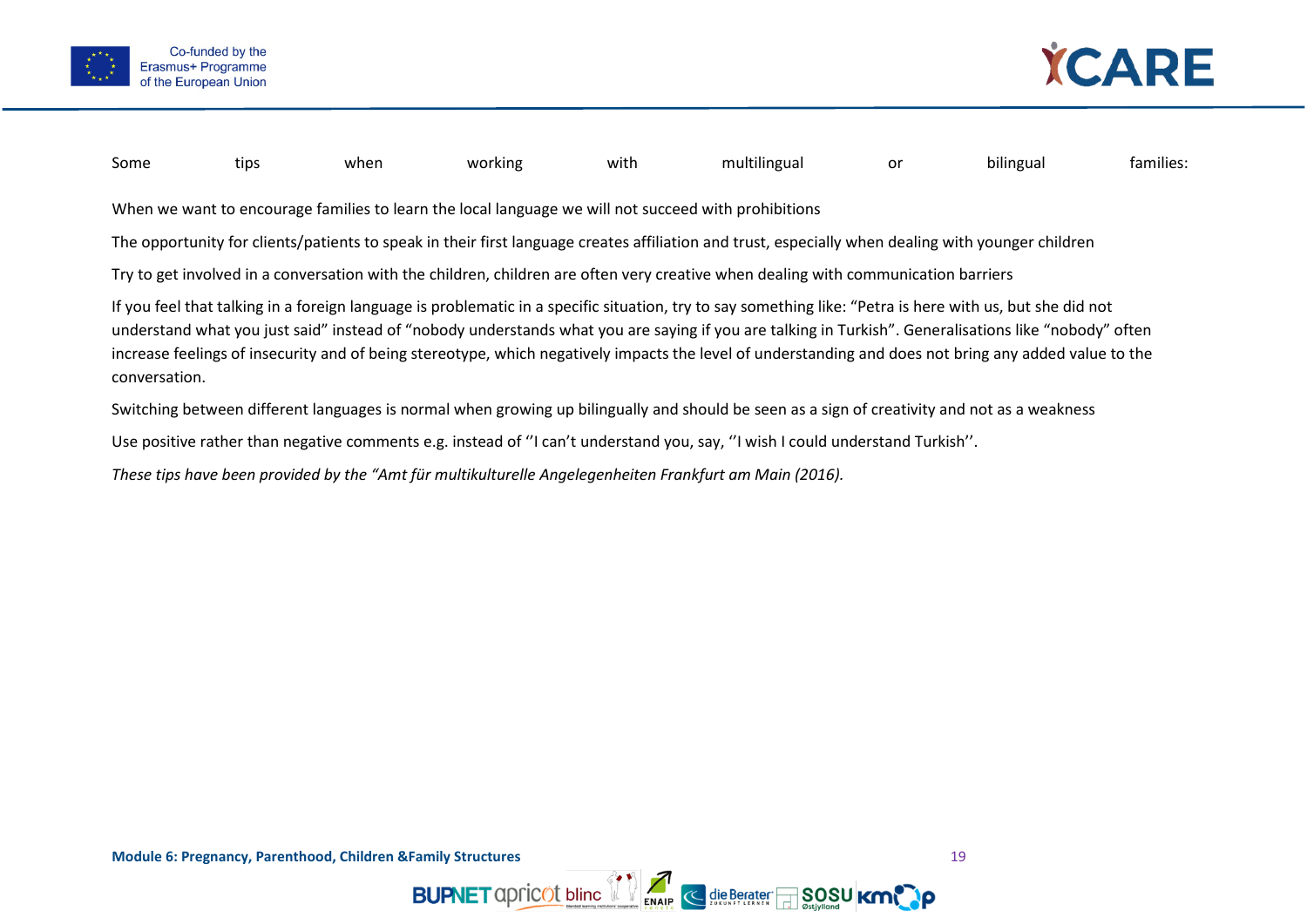



# <span id="page-22-0"></span>**Section 4: Welcoming culture: Representation matters – how to work with diverse families**

Trainer's notes (slide 33, 34)

Ask your learners if there was ever a time in their lives when they have not felt represented. Divide the group into pairs and ask them to discuss their 'superheroes'. Take feedback by listing the superheroes on a whiteboard and discussing the characteristics of each one. Encourage learners to draw their own conclusions from this.

**BUPNET** apricot bline **19 and C** die Berater **50SU KMC P** 



Activity (slide 34) Describe a "hero" or a "heroine" that you admired as a child?

Then discuss Which skin colour did your hero(ine) have? Which ethnic background did they belong to? Which gender were they? What were their physical features?

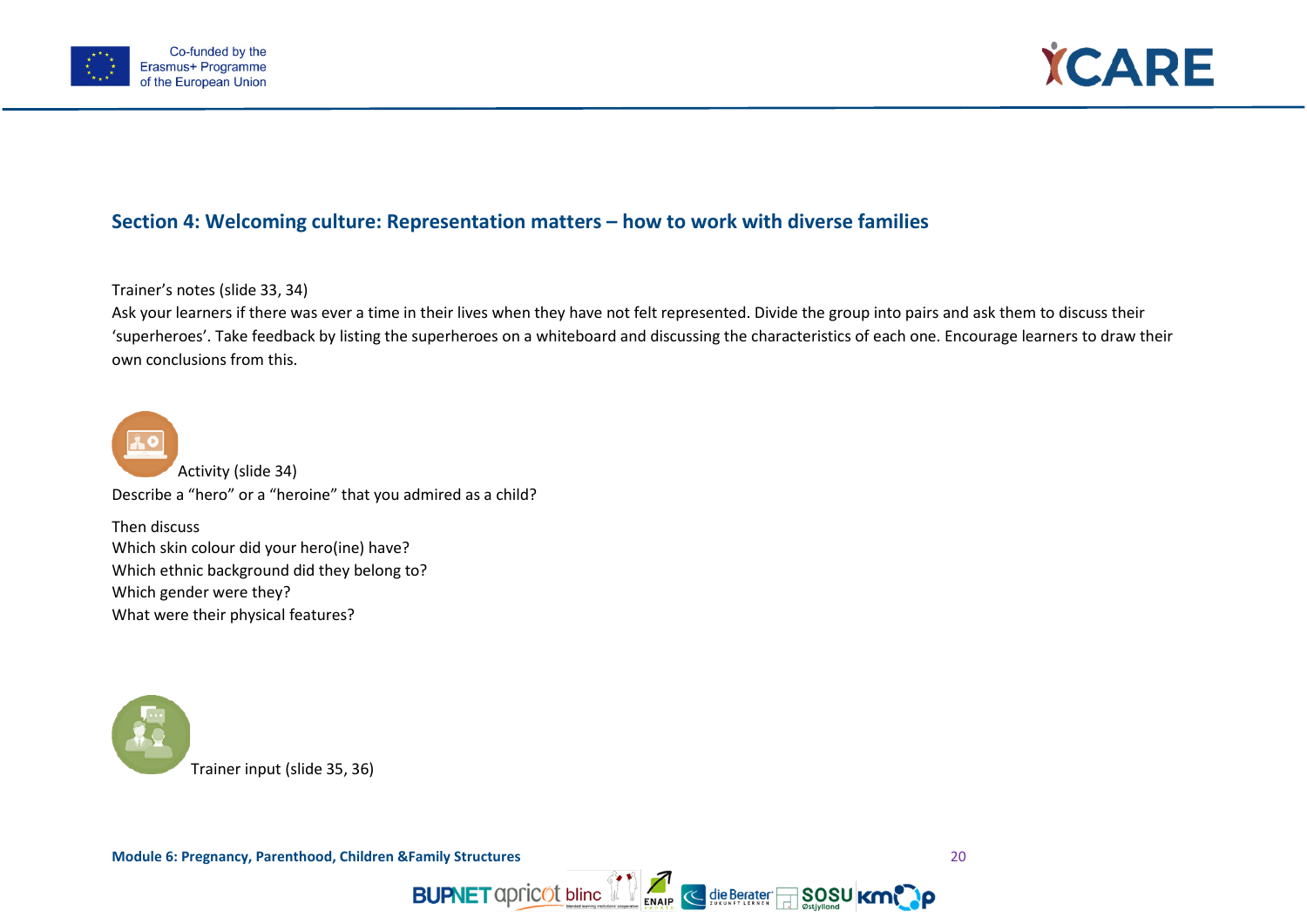



We tend to identify with people that are similar to ourselves and yet many children rarely see themselves represented in the resources and materials they are given, and as a consequence lack figures to identify with. To ensure an atmosphere where families can feel welcomed and respected, it is important to create environments where their individual characteristics are represented, and families can develop a sense of belonging. Social and health care professionals need to critically examine whether and in what form the children and their reference groups are represented – for example, in the books and toys used.

According to Sandra Richter (2014) possible reflection questions could be:

- Are there professionals with a different first language or different ethnic backgrounds?
- Are there different languages represented in your institution or in the material produced by your institution (especially the languages of your target group)?
- Are there books/dolls/pictures that depict socially relevant roles (doctors, pilots, etc.) including people from different ethnic backgrounds?
- Are there dolls and play figures with different skin colours?
- Are there stories in which the main characters wear head coverings?
- Are there books/pictures in which different types of family are portrayed?
- Do you reflect on your own cultural norms and the impact these can have on our assumptions and perceptions of behaviour e.g. eating and sleeping arrangements?
- Do rooms reflect the diversity of the families you work with (e.g. pictures of diverse families, signboards in different languages)?



Summary (slide 37)

All families are different even within the same culture. When working with families with different cultural backgrounds to your own you need to have an open mind. To provide culturally sensitive services you have to listen and respect other people's views which may differ from your own.

**BUPNET** apricot bline  $\mathbb{Z}$  **Exap C** die Berater A SOSU KI